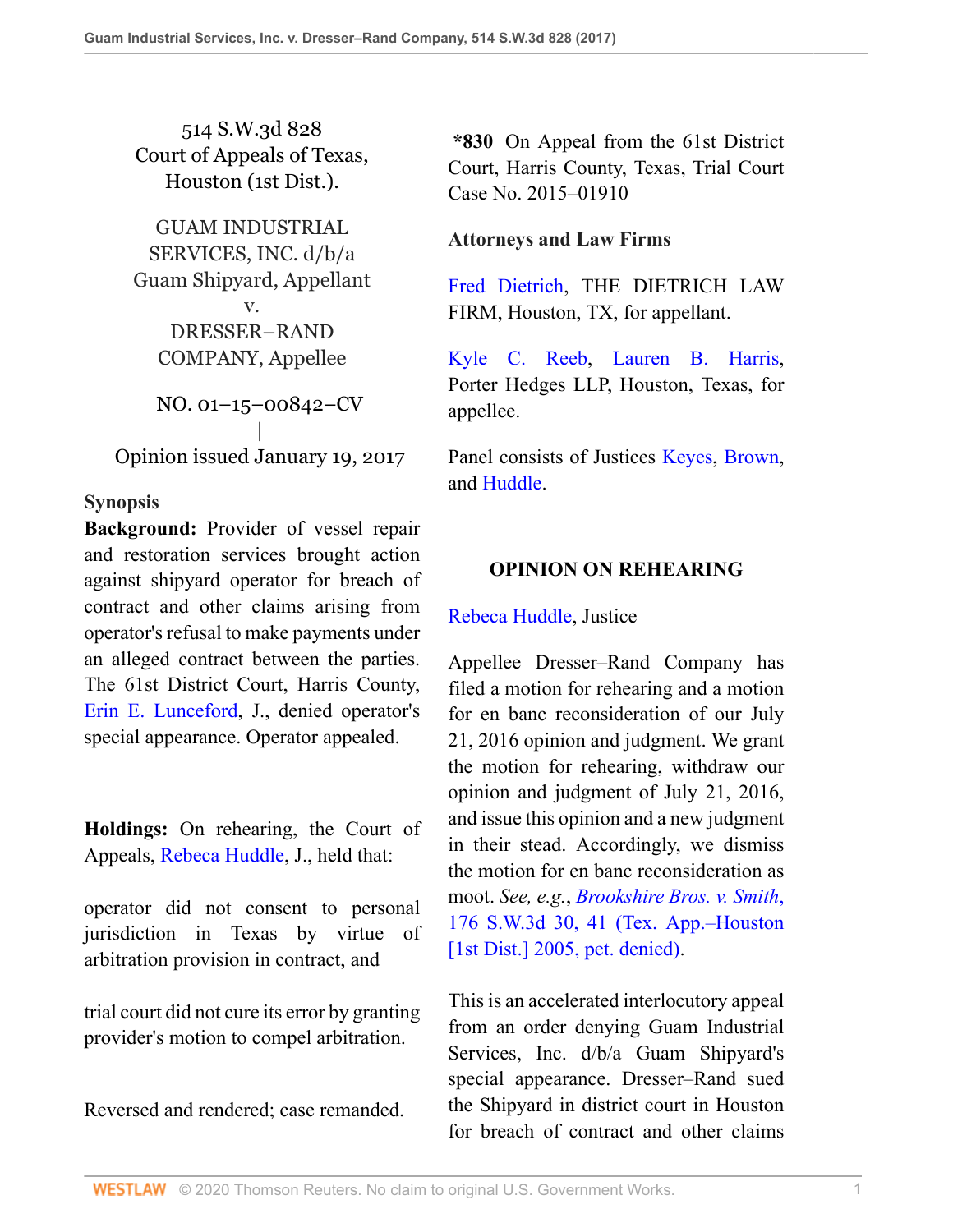after the Shipyard failed to pay Dresser– Rand for repair and restoration work it had performed on a vessel. Dresser– Rand contended that the trial court had jurisdiction over its suit because the parties' contract included an arbitration provision that operated as a forumselection clause by which the Shipyard consented to personal jurisdiction in Houston. The Shipyard filed **\*831** a special appearance contending that the trial court lacked jurisdiction, which the trial court denied. In its sole issue on appeal, the Shipyard contends that the trial court erred by denying the special appearance. We reverse the trial court's order, render judgment granting the special appearance, and remand for further proceedings consistent with this opinion.

## **Background**

According to Dresser–Rand's petition, in January 2014, the Shipyard asked it to perform repair and restoration work on a vessel. Dresser–Rand prepared a series of proposals with quotes, which provided that its terms and conditions form D– R100 would govern its work. After receiving and accepting the proposals, the Shipyard issued a series of purchase orders for work totaling nearly \$500,000. Dresser–Rand completed the contractedfor work and invoiced the Shipyard, but the Shipyard refused to pay the invoices, citing financial troubles.

In January 2015, Dresser–Rand sued the Shipyard in state district court in Houston for breach of contract, sworn account, quantum meruit, promissory estoppel, and violations of the federal Prompt Pay Act. Dresser–Rand did not allege that the Shipyard had sufficient contacts with Texas to satisfy a specific or general jurisdiction analysis. Instead, Dresser–Rand contended that the trial court had jurisdiction over its claims against the Shipyard because the Shipyard had consented to personal jurisdiction in Houston in the arbitration provision that was part of form D–R100. It provided in relevant part:

# 14. ARBITRATION

Whenever a dispute arises between the parties, relating to or arising out of this Agreement, the parties agree to attempt to have their senior management amicably settle the matter. The parties agree that any dispute that is not settled in a timely manner (whether for breach of contract, torts, products liability, payments or otherwise) shall unless mutually agreed otherwise, be resolved by binding arbitration pursuant the [sic] Commercial Dispute Resolution Procedures of the American Arbitration Association ("AAA").... Judgment upon the award may be entered in any court having jurisdiction. ... The site of such arbitration shall be either in Buffalo, New York or Houston, Texas.

Dresser–Rand argued that, by agreeing to this arbitration provision, the Shipyard consented to be sued in Houston.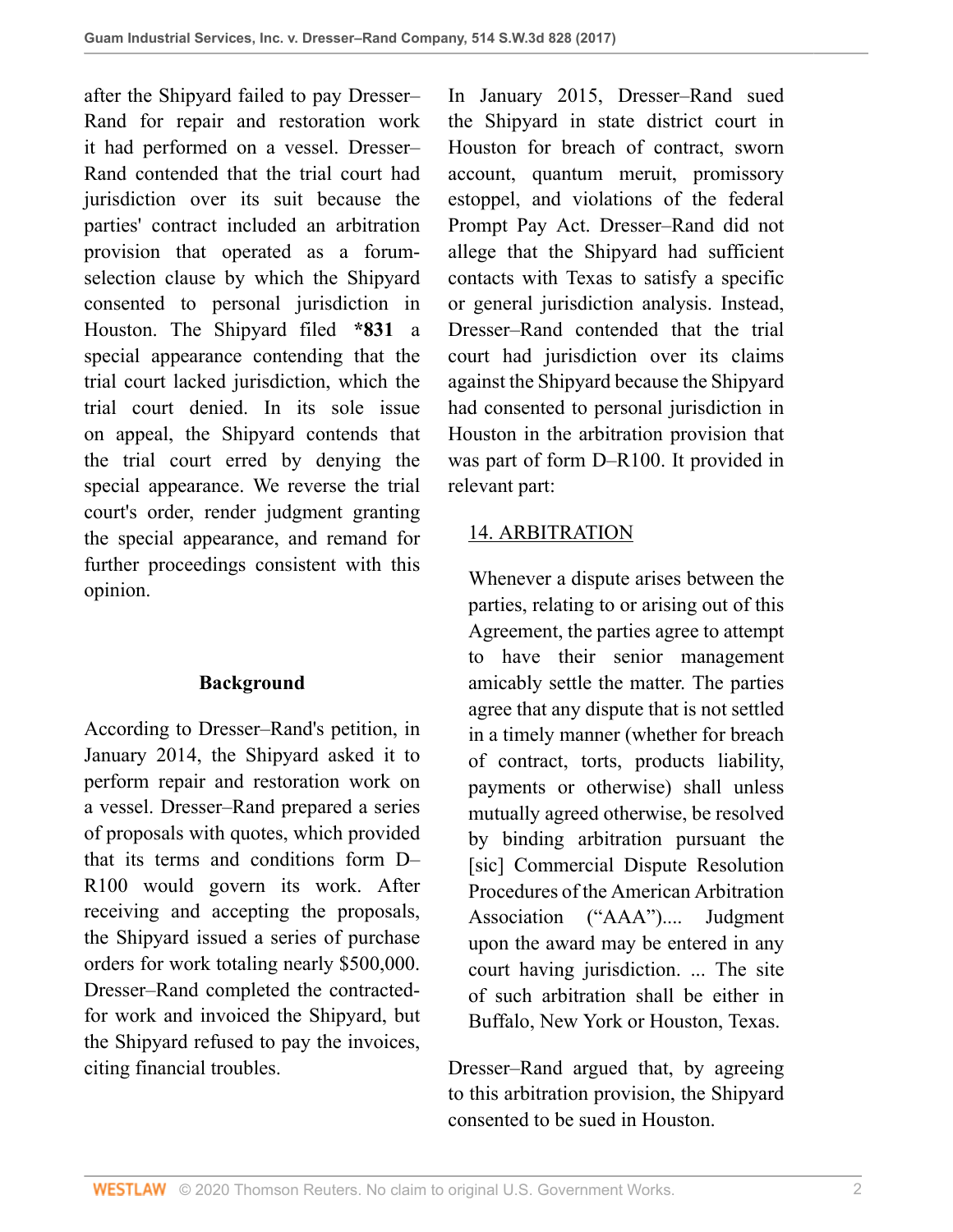When the Shipyard failed to timely answer, Dresser–Rand moved for a default judgment and set a hearing for March 20, 2015. On that day, the Shipyard filed a special appearance and original answer, contending that the trial court did not have personal jurisdiction over it. The Shipyard filed an amended special appearance in May, and an amended motion in support of its special appearance in August.

In its August motion, the Shipyard argued that the parties had not entered into a valid contract that included an arbitration provision. The Shipyard also argued that even if Dresser–Rand could show the existence of a valid contract containing an arbitration provision, that provision did not constitute consent to personal jurisdiction in Houston for Dresser– Rand's suit. The Shipyard argued that the trial court lacked jurisdiction over it because Dresser–Rand conceded that the Shipyard did not have sufficient contacts with Texas to support the assertion of specific or general jurisdiction,  $\frac{1}{2}$  $\frac{1}{2}$  $\frac{1}{2}$  and the arbitration provision did **\*832** not constitute consent to Dresser–Rand's suit.

<span id="page-2-0"></span>[1](#page-2-1) Dresser–Rand's brief states, "Dresser–Rand has never asserted general or specific jurisdiction as a basis for jurisdiction. Instead, the parties' agreement to arbitrate in Texas establishes jurisdiction here."

In response, Dresser–Rand contended that the parties did enter a valid contract which included the terms in D–R100. Dresser– Rand adduced the purchase orders that the Shipyard issued based upon Dresser–

Rand's proposals and the Shipyard's correspondence accepting the proposals. Dresser–Rand also contended that the arbitration provision operated as a forumselection clause by which the Shipyard agreed to be sued in Houston for any claim.

The trial court held a hearing on the special appearance on September 11, 2015. The Shipyard took the position that, even if a contract was formed, the arbitration provision constituted consent at most to arbitration in Houston. On September 14, 2015, the trial court denied the special appearance. The Shipyard filed a timely notice of accelerated appeal on October 1, 2015.

<span id="page-2-1"></span>On October 14, 2015, while this appeal was pending, Dresser–Rand moved to compel arbitration. The Shipyard responded that Dresser–Rand had waived its right to compel arbitration by filing suit against the Shipyard without mention of arbitration and by resisting the Shipyard's special appearance. On October 30, 2015, the trial court granted the motion to compel arbitration. On the Shipyard's motion, we stayed the order compelling arbitration pending our determination of whether the trial court erred by denying the special appearance.

## **Discussion**

In its sole issue, the Shipyard contends that the trial court erred by denying its special appearance.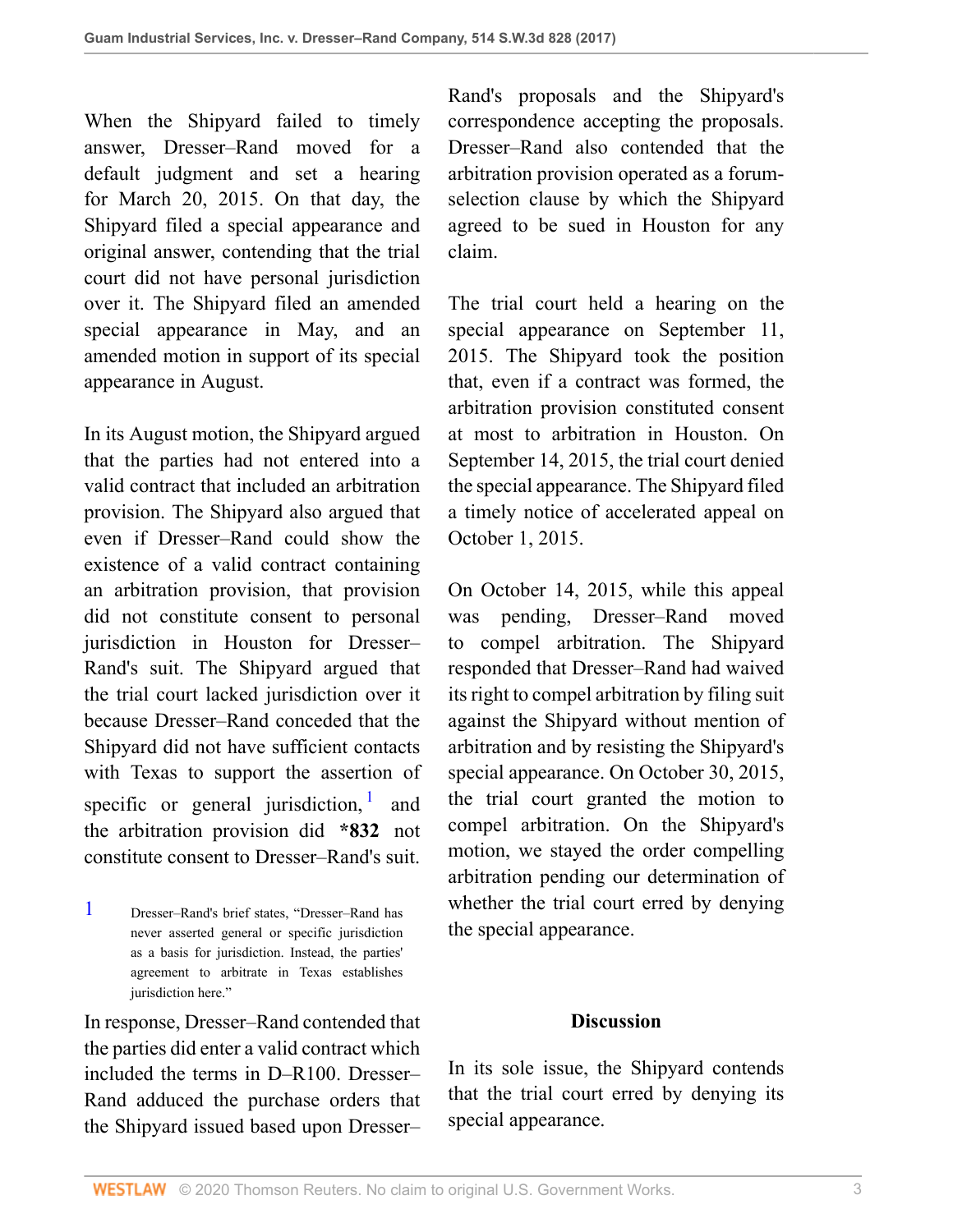## **A. Standard of Review**

Whether a court has personal jurisdiction over a nonresident defendant is a question of law we review de novo. *[Moncrief Oil](http://www.westlaw.com/Link/Document/FullText?findType=Y&serNum=2031428265&pubNum=0004644&originatingDoc=I88106170dec411e6960ceb4fdef01e17&refType=RP&fi=co_pp_sp_4644_150&originationContext=document&vr=3.0&rs=cblt1.0&transitionType=DocumentItem&contextData=(sc.UserEnteredCitation)#co_pp_sp_4644_150) [Int'l Inc. v. OAO Gazprom](http://www.westlaw.com/Link/Document/FullText?findType=Y&serNum=2031428265&pubNum=0004644&originatingDoc=I88106170dec411e6960ceb4fdef01e17&refType=RP&fi=co_pp_sp_4644_150&originationContext=document&vr=3.0&rs=cblt1.0&transitionType=DocumentItem&contextData=(sc.UserEnteredCitation)#co_pp_sp_4644_150)*, 414 S.W.3d [142, 150 \(Tex. 2013\).](http://www.westlaw.com/Link/Document/FullText?findType=Y&serNum=2031428265&pubNum=0004644&originatingDoc=I88106170dec411e6960ceb4fdef01e17&refType=RP&fi=co_pp_sp_4644_150&originationContext=document&vr=3.0&rs=cblt1.0&transitionType=DocumentItem&contextData=(sc.UserEnteredCitation)#co_pp_sp_4644_150) A plaintiff bears the burden of pleading allegations that bring a nonresident defendant within the provisions of the Texas long-arm statute. *[BMC Software Belg., N.V. v. Marchand](http://www.westlaw.com/Link/Document/FullText?findType=Y&serNum=2002399399&pubNum=0004644&originatingDoc=I88106170dec411e6960ceb4fdef01e17&refType=RP&fi=co_pp_sp_4644_793&originationContext=document&vr=3.0&rs=cblt1.0&transitionType=DocumentItem&contextData=(sc.UserEnteredCitation)#co_pp_sp_4644_793)*, [83 S.W.3d 789, 793 \(Tex. 2002\).](http://www.westlaw.com/Link/Document/FullText?findType=Y&serNum=2002399399&pubNum=0004644&originatingDoc=I88106170dec411e6960ceb4fdef01e17&refType=RP&fi=co_pp_sp_4644_793&originationContext=document&vr=3.0&rs=cblt1.0&transitionType=DocumentItem&contextData=(sc.UserEnteredCitation)#co_pp_sp_4644_793) A nonresident defendant challenging the court's exercise of personal jurisdiction through a special appearance carries the burden of negating those allegations. *[Id.](http://www.westlaw.com/Link/Document/FullText?findType=Y&serNum=2002399399&pubNum=0004644&originatingDoc=I88106170dec411e6960ceb4fdef01e17&refType=RP&originationContext=document&vr=3.0&rs=cblt1.0&transitionType=DocumentItem&contextData=(sc.UserEnteredCitation))*; *[Glattly v. CMS Viron Corp.](http://www.westlaw.com/Link/Document/FullText?findType=Y&serNum=2006586518&pubNum=0004644&originatingDoc=I88106170dec411e6960ceb4fdef01e17&refType=RP&fi=co_pp_sp_4644_446&originationContext=document&vr=3.0&rs=cblt1.0&transitionType=DocumentItem&contextData=(sc.UserEnteredCitation)#co_pp_sp_4644_446)*, 177 S.W.3d [438, 446 \(Tex. App.–Houston \[1st Dist.\]](http://www.westlaw.com/Link/Document/FullText?findType=Y&serNum=2006586518&pubNum=0004644&originatingDoc=I88106170dec411e6960ceb4fdef01e17&refType=RP&fi=co_pp_sp_4644_446&originationContext=document&vr=3.0&rs=cblt1.0&transitionType=DocumentItem&contextData=(sc.UserEnteredCitation)#co_pp_sp_4644_446) [2005, no pet.\)](http://www.westlaw.com/Link/Document/FullText?findType=Y&serNum=2006586518&pubNum=0004644&originatingDoc=I88106170dec411e6960ceb4fdef01e17&refType=RP&fi=co_pp_sp_4644_446&originationContext=document&vr=3.0&rs=cblt1.0&transitionType=DocumentItem&contextData=(sc.UserEnteredCitation)#co_pp_sp_4644_446).

The trial court must frequently resolve fact questions before deciding the jurisdictional question. *[BMC Software](http://www.westlaw.com/Link/Document/FullText?findType=Y&serNum=2002399399&pubNum=0004644&originatingDoc=I88106170dec411e6960ceb4fdef01e17&refType=RP&fi=co_pp_sp_4644_794&originationContext=document&vr=3.0&rs=cblt1.0&transitionType=DocumentItem&contextData=(sc.UserEnteredCitation)#co_pp_sp_4644_794)*, 83 [S.W.3d at 794](http://www.westlaw.com/Link/Document/FullText?findType=Y&serNum=2002399399&pubNum=0004644&originatingDoc=I88106170dec411e6960ceb4fdef01e17&refType=RP&fi=co_pp_sp_4644_794&originationContext=document&vr=3.0&rs=cblt1.0&transitionType=DocumentItem&contextData=(sc.UserEnteredCitation)#co_pp_sp_4644_794). In a special appearance, the trial court is the sole judge of the witnesses' credibility and the weight to be given their testimony. *[Leesboro Corp.](http://www.westlaw.com/Link/Document/FullText?findType=Y&serNum=2023208621&pubNum=0004644&originatingDoc=I88106170dec411e6960ceb4fdef01e17&refType=RP&fi=co_pp_sp_4644_926&originationContext=document&vr=3.0&rs=cblt1.0&transitionType=DocumentItem&contextData=(sc.UserEnteredCitation)#co_pp_sp_4644_926) v. Hendrickson*[, 322 S.W.3d 922, 926](http://www.westlaw.com/Link/Document/FullText?findType=Y&serNum=2023208621&pubNum=0004644&originatingDoc=I88106170dec411e6960ceb4fdef01e17&refType=RP&fi=co_pp_sp_4644_926&originationContext=document&vr=3.0&rs=cblt1.0&transitionType=DocumentItem&contextData=(sc.UserEnteredCitation)#co_pp_sp_4644_926) [\(Tex. App.–Austin 2010, no pet.\)](http://www.westlaw.com/Link/Document/FullText?findType=Y&serNum=2023208621&pubNum=0004644&originatingDoc=I88106170dec411e6960ceb4fdef01e17&refType=RP&fi=co_pp_sp_4644_926&originationContext=document&vr=3.0&rs=cblt1.0&transitionType=DocumentItem&contextData=(sc.UserEnteredCitation)#co_pp_sp_4644_926). We do not "disturb a trial court's resolution of conflicting evidence that turns on the credibility or weight of the evidence." *Ennis v. Loiseau*[, 164 S.W.3d 698, 706](http://www.westlaw.com/Link/Document/FullText?findType=Y&serNum=2006554356&pubNum=0004644&originatingDoc=I88106170dec411e6960ceb4fdef01e17&refType=RP&fi=co_pp_sp_4644_706&originationContext=document&vr=3.0&rs=cblt1.0&transitionType=DocumentItem&contextData=(sc.UserEnteredCitation)#co_pp_sp_4644_706) [\(Tex. App.–Austin 2005, no pet.\)](http://www.westlaw.com/Link/Document/FullText?findType=Y&serNum=2006554356&pubNum=0004644&originatingDoc=I88106170dec411e6960ceb4fdef01e17&refType=RP&fi=co_pp_sp_4644_706&originationContext=document&vr=3.0&rs=cblt1.0&transitionType=DocumentItem&contextData=(sc.UserEnteredCitation)#co_pp_sp_4644_706).

When, as in this case, a trial court does not issue findings of fact or conclusions of law, we imply all relevant facts necessary to support the judgment if the evidence supports them. *[Moncrief Oil](http://www.westlaw.com/Link/Document/FullText?findType=Y&serNum=2031428265&pubNum=0004644&originatingDoc=I88106170dec411e6960ceb4fdef01e17&refType=RP&fi=co_pp_sp_4644_150&originationContext=document&vr=3.0&rs=cblt1.0&transitionType=DocumentItem&contextData=(sc.UserEnteredCitation)#co_pp_sp_4644_150)*, 414 S.W.3d

[at 150](http://www.westlaw.com/Link/Document/FullText?findType=Y&serNum=2031428265&pubNum=0004644&originatingDoc=I88106170dec411e6960ceb4fdef01e17&refType=RP&fi=co_pp_sp_4644_150&originationContext=document&vr=3.0&rs=cblt1.0&transitionType=DocumentItem&contextData=(sc.UserEnteredCitation)#co_pp_sp_4644_150). We will affirm the trial court's ruling on any legal theory that finds support in the record. *[Dukatt v. Dukatt](http://www.westlaw.com/Link/Document/FullText?findType=Y&serNum=2025377367&pubNum=0004644&originatingDoc=I88106170dec411e6960ceb4fdef01e17&refType=RP&fi=co_pp_sp_4644_237&originationContext=document&vr=3.0&rs=cblt1.0&transitionType=DocumentItem&contextData=(sc.UserEnteredCitation)#co_pp_sp_4644_237)*, [355 S.W.3d 231, 237 \(Tex. App.–Dallas](http://www.westlaw.com/Link/Document/FullText?findType=Y&serNum=2025377367&pubNum=0004644&originatingDoc=I88106170dec411e6960ceb4fdef01e17&refType=RP&fi=co_pp_sp_4644_237&originationContext=document&vr=3.0&rs=cblt1.0&transitionType=DocumentItem&contextData=(sc.UserEnteredCitation)#co_pp_sp_4644_237) [2011, pet. denied\)](http://www.westlaw.com/Link/Document/FullText?findType=Y&serNum=2025377367&pubNum=0004644&originatingDoc=I88106170dec411e6960ceb4fdef01e17&refType=RP&fi=co_pp_sp_4644_237&originationContext=document&vr=3.0&rs=cblt1.0&transitionType=DocumentItem&contextData=(sc.UserEnteredCitation)#co_pp_sp_4644_237).

#### **\*833 B. Applicable Law**

Typically, review of a ruling on a special appearance requires an analysis of whether a defendant has purposefully established minimum contacts with Texas, giving rise to either specific or general jurisdiction over the defendant, and whether the assertion of jurisdiction comports with fair play and substantial justice. *See, e.g.*, *[Henkel v. Emjo Invs.,](http://www.westlaw.com/Link/Document/FullText?findType=Y&serNum=2036983251&pubNum=0004644&originatingDoc=I88106170dec411e6960ceb4fdef01e17&refType=RP&fi=co_pp_sp_4644_5&originationContext=document&vr=3.0&rs=cblt1.0&transitionType=DocumentItem&contextData=(sc.UserEnteredCitation)#co_pp_sp_4644_5) Ltd.*[, 480 S.W.3d 1, 5 \(Tex. App.–](http://www.westlaw.com/Link/Document/FullText?findType=Y&serNum=2036983251&pubNum=0004644&originatingDoc=I88106170dec411e6960ceb4fdef01e17&refType=RP&fi=co_pp_sp_4644_5&originationContext=document&vr=3.0&rs=cblt1.0&transitionType=DocumentItem&contextData=(sc.UserEnteredCitation)#co_pp_sp_4644_5) [Houston \[1st Dist.\] 2016, no pet.\).](http://www.westlaw.com/Link/Document/FullText?findType=Y&serNum=2036983251&pubNum=0004644&originatingDoc=I88106170dec411e6960ceb4fdef01e17&refType=RP&fi=co_pp_sp_4644_5&originationContext=document&vr=3.0&rs=cblt1.0&transitionType=DocumentItem&contextData=(sc.UserEnteredCitation)#co_pp_sp_4644_5) However, if a party contractually consents to jurisdiction in a particular forum, then the due-process and minimumcontacts analysis is unnecessary. *See In re Fisher*[, 433 S.W.3d 523, 532](http://www.westlaw.com/Link/Document/FullText?findType=Y&serNum=2032813228&pubNum=0004644&originatingDoc=I88106170dec411e6960ceb4fdef01e17&refType=RP&fi=co_pp_sp_4644_532&originationContext=document&vr=3.0&rs=cblt1.0&transitionType=DocumentItem&contextData=(sc.UserEnteredCitation)#co_pp_sp_4644_532) [\(Tex. 2014\)](http://www.westlaw.com/Link/Document/FullText?findType=Y&serNum=2032813228&pubNum=0004644&originatingDoc=I88106170dec411e6960ceb4fdef01e17&refType=RP&fi=co_pp_sp_4644_532&originationContext=document&vr=3.0&rs=cblt1.0&transitionType=DocumentItem&contextData=(sc.UserEnteredCitation)#co_pp_sp_4644_532) ("[A] contractual 'consentto-jurisdiction clause' subjects a party to personal jurisdiction, making an analysis of that party's contacts with the forum for personal jurisdiction purposes unnecessary."); *[Tri–State Bldg.](http://www.westlaw.com/Link/Document/FullText?findType=Y&serNum=2007435547&pubNum=0004644&originatingDoc=I88106170dec411e6960ceb4fdef01e17&refType=RP&fi=co_pp_sp_4644_248&originationContext=document&vr=3.0&rs=cblt1.0&transitionType=DocumentItem&contextData=(sc.UserEnteredCitation)#co_pp_sp_4644_248) [Specialties, Inc. v. NCI Bldg. Sys., L.P.](http://www.westlaw.com/Link/Document/FullText?findType=Y&serNum=2007435547&pubNum=0004644&originatingDoc=I88106170dec411e6960ceb4fdef01e17&refType=RP&fi=co_pp_sp_4644_248&originationContext=document&vr=3.0&rs=cblt1.0&transitionType=DocumentItem&contextData=(sc.UserEnteredCitation)#co_pp_sp_4644_248)*, [184 S.W.3d 242, 248 \(Tex. App.–Houston](http://www.westlaw.com/Link/Document/FullText?findType=Y&serNum=2007435547&pubNum=0004644&originatingDoc=I88106170dec411e6960ceb4fdef01e17&refType=RP&fi=co_pp_sp_4644_248&originationContext=document&vr=3.0&rs=cblt1.0&transitionType=DocumentItem&contextData=(sc.UserEnteredCitation)#co_pp_sp_4644_248) [\[1st Dist.\] 2005, no pet.\)](http://www.westlaw.com/Link/Document/FullText?findType=Y&serNum=2007435547&pubNum=0004644&originatingDoc=I88106170dec411e6960ceb4fdef01e17&refType=RP&fi=co_pp_sp_4644_248&originationContext=document&vr=3.0&rs=cblt1.0&transitionType=DocumentItem&contextData=(sc.UserEnteredCitation)#co_pp_sp_4644_248) ("If a party" signs a contract with a forum selection clause, then that party has either consented to personal jurisdiction or waived the requirements for personal jurisdiction in that forum.") (citing *[Burger King](http://www.westlaw.com/Link/Document/FullText?findType=Y&serNum=1985125841&pubNum=0000708&originatingDoc=I88106170dec411e6960ceb4fdef01e17&refType=RP&fi=co_pp_sp_708_2182&originationContext=document&vr=3.0&rs=cblt1.0&transitionType=DocumentItem&contextData=(sc.UserEnteredCitation)#co_pp_sp_708_2182) Corp. v. Rudzewicz*[, 471 U.S. 462, 472](http://www.westlaw.com/Link/Document/FullText?findType=Y&serNum=1985125841&pubNum=0000708&originatingDoc=I88106170dec411e6960ceb4fdef01e17&refType=RP&fi=co_pp_sp_708_2182&originationContext=document&vr=3.0&rs=cblt1.0&transitionType=DocumentItem&contextData=(sc.UserEnteredCitation)#co_pp_sp_708_2182) [n.14, 105 S.Ct. 2174, 2182 n.14, 85](http://www.westlaw.com/Link/Document/FullText?findType=Y&serNum=1985125841&pubNum=0000708&originatingDoc=I88106170dec411e6960ceb4fdef01e17&refType=RP&fi=co_pp_sp_708_2182&originationContext=document&vr=3.0&rs=cblt1.0&transitionType=DocumentItem&contextData=(sc.UserEnteredCitation)#co_pp_sp_708_2182) [L.Ed.2d 528 \(1985\)](http://www.westlaw.com/Link/Document/FullText?findType=Y&serNum=1985125841&pubNum=0000708&originatingDoc=I88106170dec411e6960ceb4fdef01e17&refType=RP&fi=co_pp_sp_708_2182&originationContext=document&vr=3.0&rs=cblt1.0&transitionType=DocumentItem&contextData=(sc.UserEnteredCitation)#co_pp_sp_708_2182)). Instead, the review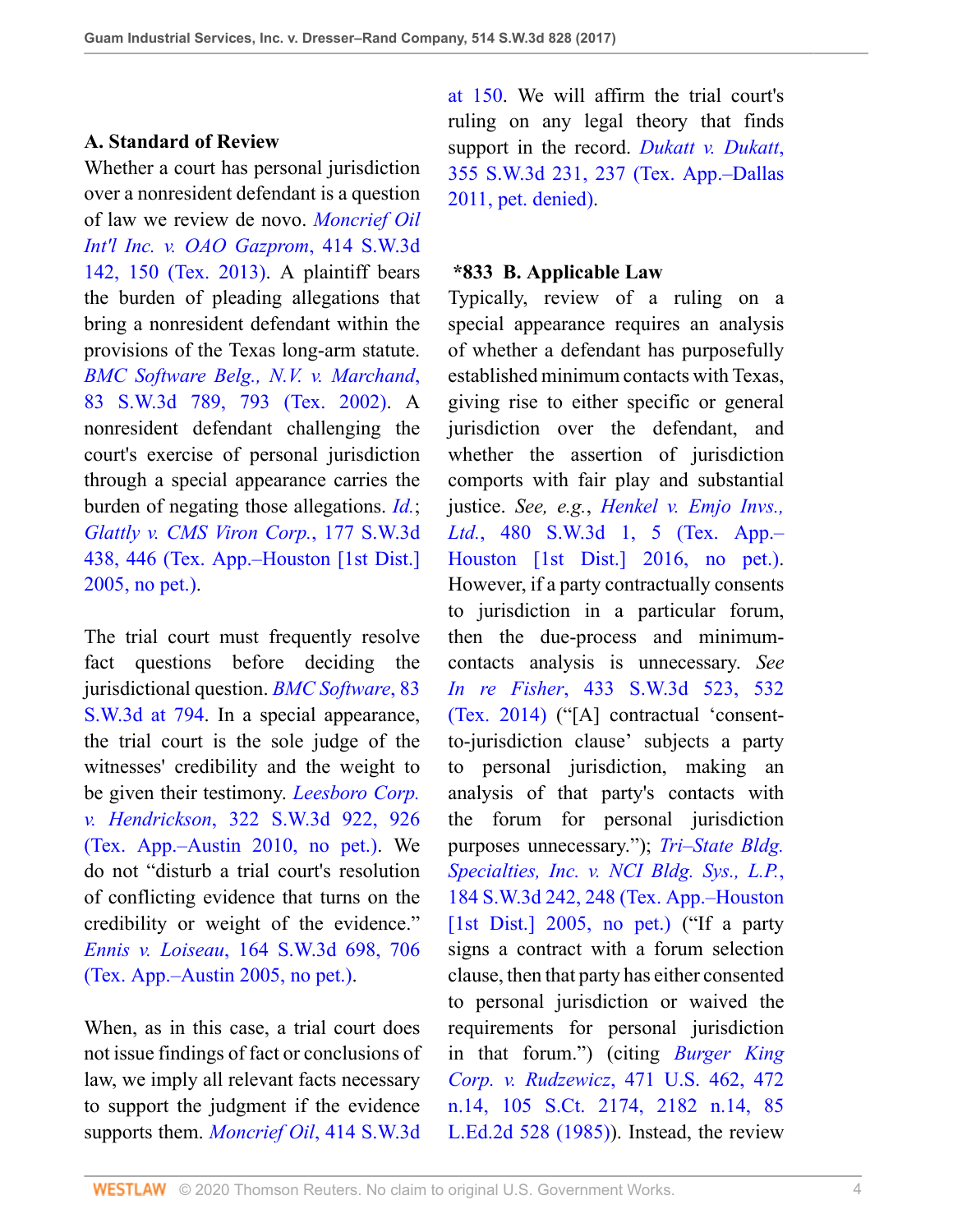focuses on whether the trial court properly enforced, or declined to enforce, the forum-selection clause. *See [Tri–State](http://www.westlaw.com/Link/Document/FullText?findType=Y&serNum=2007435547&pubNum=0004644&originatingDoc=I88106170dec411e6960ceb4fdef01e17&refType=RP&fi=co_pp_sp_4644_247&originationContext=document&vr=3.0&rs=cblt1.0&transitionType=DocumentItem&contextData=(sc.UserEnteredCitation)#co_pp_sp_4644_247)*, [184 S.W.3d at 247–48](http://www.westlaw.com/Link/Document/FullText?findType=Y&serNum=2007435547&pubNum=0004644&originatingDoc=I88106170dec411e6960ceb4fdef01e17&refType=RP&fi=co_pp_sp_4644_247&originationContext=document&vr=3.0&rs=cblt1.0&transitionType=DocumentItem&contextData=(sc.UserEnteredCitation)#co_pp_sp_4644_247). We review a trial court's decision whether to enforce a forum-selection clause for an abuse of discretion, except when our review involves contractual interpretation of the forum-selection clause, for which we employ a de novo standard of review. *[Brown v. Mesa Distribs., Inc.](http://www.westlaw.com/Link/Document/FullText?findType=Y&serNum=2031199484&pubNum=0004644&originatingDoc=I88106170dec411e6960ceb4fdef01e17&refType=RP&fi=co_pp_sp_4644_284&originationContext=document&vr=3.0&rs=cblt1.0&transitionType=DocumentItem&contextData=(sc.UserEnteredCitation)#co_pp_sp_4644_284)*, 414 S.W.3d [279, 284 \(Tex. App.–Houston \[1st Dist.\]](http://www.westlaw.com/Link/Document/FullText?findType=Y&serNum=2031199484&pubNum=0004644&originatingDoc=I88106170dec411e6960ceb4fdef01e17&refType=RP&fi=co_pp_sp_4644_284&originationContext=document&vr=3.0&rs=cblt1.0&transitionType=DocumentItem&contextData=(sc.UserEnteredCitation)#co_pp_sp_4644_284) [2013, no pet.\)](http://www.westlaw.com/Link/Document/FullText?findType=Y&serNum=2031199484&pubNum=0004644&originatingDoc=I88106170dec411e6960ceb4fdef01e17&refType=RP&fi=co_pp_sp_4644_284&originationContext=document&vr=3.0&rs=cblt1.0&transitionType=DocumentItem&contextData=(sc.UserEnteredCitation)#co_pp_sp_4644_284); *[Phx. Network Techs.](http://www.westlaw.com/Link/Document/FullText?findType=Y&serNum=2007184987&pubNum=0004644&originatingDoc=I88106170dec411e6960ceb4fdef01e17&refType=RP&fi=co_pp_sp_4644_610&originationContext=document&vr=3.0&rs=cblt1.0&transitionType=DocumentItem&contextData=(sc.UserEnteredCitation)#co_pp_sp_4644_610) [\(Europe\) Ltd. v.](http://www.westlaw.com/Link/Document/FullText?findType=Y&serNum=2007184987&pubNum=0004644&originatingDoc=I88106170dec411e6960ceb4fdef01e17&refType=RP&fi=co_pp_sp_4644_610&originationContext=document&vr=3.0&rs=cblt1.0&transitionType=DocumentItem&contextData=(sc.UserEnteredCitation)#co_pp_sp_4644_610) Neon Sys.*, Inc., 177 [S.W.3d 605, 610 \(Tex. App.–Houston \[1st](http://www.westlaw.com/Link/Document/FullText?findType=Y&serNum=2007184987&pubNum=0004644&originatingDoc=I88106170dec411e6960ceb4fdef01e17&refType=RP&fi=co_pp_sp_4644_610&originationContext=document&vr=3.0&rs=cblt1.0&transitionType=DocumentItem&contextData=(sc.UserEnteredCitation)#co_pp_sp_4644_610) [Dist.\] 2005, no pet.\).](http://www.westlaw.com/Link/Document/FullText?findType=Y&serNum=2007184987&pubNum=0004644&originatingDoc=I88106170dec411e6960ceb4fdef01e17&refType=RP&fi=co_pp_sp_4644_610&originationContext=document&vr=3.0&rs=cblt1.0&transitionType=DocumentItem&contextData=(sc.UserEnteredCitation)#co_pp_sp_4644_610)

An arbitration agreement is a type of forum-selection clause. *See [In re](http://www.westlaw.com/Link/Document/FullText?findType=Y&serNum=2012580152&pubNum=0004644&originatingDoc=I88106170dec411e6960ceb4fdef01e17&refType=RP&fi=co_pp_sp_4644_668&originationContext=document&vr=3.0&rs=cblt1.0&transitionType=DocumentItem&contextData=(sc.UserEnteredCitation)#co_pp_sp_4644_668) AutoNation, Inc.*[, 228 S.W.3d 663,](http://www.westlaw.com/Link/Document/FullText?findType=Y&serNum=2012580152&pubNum=0004644&originatingDoc=I88106170dec411e6960ceb4fdef01e17&refType=RP&fi=co_pp_sp_4644_668&originationContext=document&vr=3.0&rs=cblt1.0&transitionType=DocumentItem&contextData=(sc.UserEnteredCitation)#co_pp_sp_4644_668) [668 \(Tex. 2007\)](http://www.westlaw.com/Link/Document/FullText?findType=Y&serNum=2012580152&pubNum=0004644&originatingDoc=I88106170dec411e6960ceb4fdef01e17&refType=RP&fi=co_pp_sp_4644_668&originationContext=document&vr=3.0&rs=cblt1.0&transitionType=DocumentItem&contextData=(sc.UserEnteredCitation)#co_pp_sp_4644_668) (citing *[In re AIU](http://www.westlaw.com/Link/Document/FullText?findType=Y&serNum=2004994331&pubNum=0004644&originatingDoc=I88106170dec411e6960ceb4fdef01e17&refType=RP&fi=co_pp_sp_4644_115&originationContext=document&vr=3.0&rs=cblt1.0&transitionType=DocumentItem&contextData=(sc.UserEnteredCitation)#co_pp_sp_4644_115) Ins. Co.*[, 148 S.W.3d 109, 115 \(Tex.](http://www.westlaw.com/Link/Document/FullText?findType=Y&serNum=2004994331&pubNum=0004644&originatingDoc=I88106170dec411e6960ceb4fdef01e17&refType=RP&fi=co_pp_sp_4644_115&originationContext=document&vr=3.0&rs=cblt1.0&transitionType=DocumentItem&contextData=(sc.UserEnteredCitation)#co_pp_sp_4644_115) [2004\)](http://www.westlaw.com/Link/Document/FullText?findType=Y&serNum=2004994331&pubNum=0004644&originatingDoc=I88106170dec411e6960ceb4fdef01e17&refType=RP&fi=co_pp_sp_4644_115&originationContext=document&vr=3.0&rs=cblt1.0&transitionType=DocumentItem&contextData=(sc.UserEnteredCitation)#co_pp_sp_4644_115)); *see also [Scherk v. Alberto–](http://www.westlaw.com/Link/Document/FullText?findType=Y&serNum=1974127217&pubNum=0000708&originatingDoc=I88106170dec411e6960ceb4fdef01e17&refType=RP&fi=co_pp_sp_708_2457&originationContext=document&vr=3.0&rs=cblt1.0&transitionType=DocumentItem&contextData=(sc.UserEnteredCitation)#co_pp_sp_708_2457) Culver Co.*[, 417 U.S. 506, 519, 94](http://www.westlaw.com/Link/Document/FullText?findType=Y&serNum=1974127217&pubNum=0000708&originatingDoc=I88106170dec411e6960ceb4fdef01e17&refType=RP&fi=co_pp_sp_708_2457&originationContext=document&vr=3.0&rs=cblt1.0&transitionType=DocumentItem&contextData=(sc.UserEnteredCitation)#co_pp_sp_708_2457) [S.Ct. 2449, 2457, 41 L.Ed.2d 270](http://www.westlaw.com/Link/Document/FullText?findType=Y&serNum=1974127217&pubNum=0000708&originatingDoc=I88106170dec411e6960ceb4fdef01e17&refType=RP&fi=co_pp_sp_708_2457&originationContext=document&vr=3.0&rs=cblt1.0&transitionType=DocumentItem&contextData=(sc.UserEnteredCitation)#co_pp_sp_708_2457) [\(1974\)](http://www.westlaw.com/Link/Document/FullText?findType=Y&serNum=1974127217&pubNum=0000708&originatingDoc=I88106170dec411e6960ceb4fdef01e17&refType=RP&fi=co_pp_sp_708_2457&originationContext=document&vr=3.0&rs=cblt1.0&transitionType=DocumentItem&contextData=(sc.UserEnteredCitation)#co_pp_sp_708_2457) (contractual agreement to arbitrate before a specified tribunal is, "in effect, a specialized kind of forum-selection clause"). Forum–selection clauses are contractual arrangements whereby parties agree in advance to submit their disputes for resolution within a particular jurisdiction. *See [Burger King](http://www.westlaw.com/Link/Document/FullText?findType=Y&serNum=1985125841&pubNum=0000708&originatingDoc=I88106170dec411e6960ceb4fdef01e17&refType=RP&fi=co_pp_sp_708_2182&originationContext=document&vr=3.0&rs=cblt1.0&transitionType=DocumentItem&contextData=(sc.UserEnteredCitation)#co_pp_sp_708_2182)*, 471 U.S. [at 472 n. 14, 105 S.Ct. at 2182 n.14](http://www.westlaw.com/Link/Document/FullText?findType=Y&serNum=1985125841&pubNum=0000708&originatingDoc=I88106170dec411e6960ceb4fdef01e17&refType=RP&fi=co_pp_sp_708_2182&originationContext=document&vr=3.0&rs=cblt1.0&transitionType=DocumentItem&contextData=(sc.UserEnteredCitation)#co_pp_sp_708_2182); *see also [Phx. Network Techs.](http://www.westlaw.com/Link/Document/FullText?findType=Y&serNum=2007184987&pubNum=0004644&originatingDoc=I88106170dec411e6960ceb4fdef01e17&refType=RP&fi=co_pp_sp_4644_611&originationContext=document&vr=3.0&rs=cblt1.0&transitionType=DocumentItem&contextData=(sc.UserEnteredCitation)#co_pp_sp_4644_611)*, 177 S.W.3d [at 611](http://www.westlaw.com/Link/Document/FullText?findType=Y&serNum=2007184987&pubNum=0004644&originatingDoc=I88106170dec411e6960ceb4fdef01e17&refType=RP&fi=co_pp_sp_4644_611&originationContext=document&vr=3.0&rs=cblt1.0&transitionType=DocumentItem&contextData=(sc.UserEnteredCitation)#co_pp_sp_4644_611) ("A forum-selection clause is a creature of contract."). Before enforcing a forum-selection clause, a court must determine whether the clause applies to the claims asserted in the lawsuit. *[Deep](http://www.westlaw.com/Link/Document/FullText?findType=Y&serNum=2012504409&pubNum=0004644&originatingDoc=I88106170dec411e6960ceb4fdef01e17&refType=RP&fi=co_pp_sp_4644_687&originationContext=document&vr=3.0&rs=cblt1.0&transitionType=DocumentItem&contextData=(sc.UserEnteredCitation)#co_pp_sp_4644_687)*

*[Water Slender Wells, Ltd. v. Shell Int'l](http://www.westlaw.com/Link/Document/FullText?findType=Y&serNum=2012504409&pubNum=0004644&originatingDoc=I88106170dec411e6960ceb4fdef01e17&refType=RP&fi=co_pp_sp_4644_687&originationContext=document&vr=3.0&rs=cblt1.0&transitionType=DocumentItem&contextData=(sc.UserEnteredCitation)#co_pp_sp_4644_687) [Expl. & Prod., Inc.](http://www.westlaw.com/Link/Document/FullText?findType=Y&serNum=2012504409&pubNum=0004644&originatingDoc=I88106170dec411e6960ceb4fdef01e17&refType=RP&fi=co_pp_sp_4644_687&originationContext=document&vr=3.0&rs=cblt1.0&transitionType=DocumentItem&contextData=(sc.UserEnteredCitation)#co_pp_sp_4644_687)*, 234 S.W.3d 679, [687–88 \(Tex. App.–Houston \[14th Dist.\]](http://www.westlaw.com/Link/Document/FullText?findType=Y&serNum=2012504409&pubNum=0004644&originatingDoc=I88106170dec411e6960ceb4fdef01e17&refType=RP&fi=co_pp_sp_4644_687&originationContext=document&vr=3.0&rs=cblt1.0&transitionType=DocumentItem&contextData=(sc.UserEnteredCitation)#co_pp_sp_4644_687) [2007, pet. denied\)](http://www.westlaw.com/Link/Document/FullText?findType=Y&serNum=2012504409&pubNum=0004644&originatingDoc=I88106170dec411e6960ceb4fdef01e17&refType=RP&fi=co_pp_sp_4644_687&originationContext=document&vr=3.0&rs=cblt1.0&transitionType=DocumentItem&contextData=(sc.UserEnteredCitation)#co_pp_sp_4644_687) (citing *[Marinechance](http://www.westlaw.com/Link/Document/FullText?findType=Y&serNum=1998121707&pubNum=0000506&originatingDoc=I88106170dec411e6960ceb4fdef01e17&refType=RP&fi=co_pp_sp_506_221&originationContext=document&vr=3.0&rs=cblt1.0&transitionType=DocumentItem&contextData=(sc.UserEnteredCitation)#co_pp_sp_506_221) [Shipping, Ltd. v. Sebastian](http://www.westlaw.com/Link/Document/FullText?findType=Y&serNum=1998121707&pubNum=0000506&originatingDoc=I88106170dec411e6960ceb4fdef01e17&refType=RP&fi=co_pp_sp_506_221&originationContext=document&vr=3.0&rs=cblt1.0&transitionType=DocumentItem&contextData=(sc.UserEnteredCitation)#co_pp_sp_506_221)*, 143 F.3d 216, [221–22 \(5th Cir. 1998\)](http://www.westlaw.com/Link/Document/FullText?findType=Y&serNum=1998121707&pubNum=0000506&originatingDoc=I88106170dec411e6960ceb4fdef01e17&refType=RP&fi=co_pp_sp_506_221&originationContext=document&vr=3.0&rs=cblt1.0&transitionType=DocumentItem&contextData=(sc.UserEnteredCitation)#co_pp_sp_506_221)). This assessment involves a "common-sense examination of the claims and the forum-selection clause to determine if the clause covers the claims." *In re [Int'l Profit Assocs., Inc.](http://www.westlaw.com/Link/Document/FullText?findType=Y&serNum=2017853544&pubNum=0004644&originatingDoc=I88106170dec411e6960ceb4fdef01e17&refType=RP&fi=co_pp_sp_4644_677&originationContext=document&vr=3.0&rs=cblt1.0&transitionType=DocumentItem&contextData=(sc.UserEnteredCitation)#co_pp_sp_4644_677)*, 274 [S.W.3d 672, 677 \(Tex. 2009\)](http://www.westlaw.com/Link/Document/FullText?findType=Y&serNum=2017853544&pubNum=0004644&originatingDoc=I88106170dec411e6960ceb4fdef01e17&refType=RP&fi=co_pp_sp_4644_677&originationContext=document&vr=3.0&rs=cblt1.0&transitionType=DocumentItem&contextData=(sc.UserEnteredCitation)#co_pp_sp_4644_677) (per curiam).

Because forum-selection clauses are creatures of contract, we apply ordinary principles of contract interpretation in our review. *See [Phx. Network Techs.](http://www.westlaw.com/Link/Document/FullText?findType=Y&serNum=2007184987&pubNum=0004644&originatingDoc=I88106170dec411e6960ceb4fdef01e17&refType=RP&fi=co_pp_sp_4644_615&originationContext=document&vr=3.0&rs=cblt1.0&transitionType=DocumentItem&contextData=(sc.UserEnteredCitation)#co_pp_sp_4644_615)*, [177 S.W.3d at 615](http://www.westlaw.com/Link/Document/FullText?findType=Y&serNum=2007184987&pubNum=0004644&originatingDoc=I88106170dec411e6960ceb4fdef01e17&refType=RP&fi=co_pp_sp_4644_615&originationContext=document&vr=3.0&rs=cblt1.0&transitionType=DocumentItem&contextData=(sc.UserEnteredCitation)#co_pp_sp_4644_615); *[Sw. Intelecom, Inc.](http://www.westlaw.com/Link/Document/FullText?findType=Y&serNum=1999165322&pubNum=0000713&originatingDoc=I88106170dec411e6960ceb4fdef01e17&refType=RP&fi=co_pp_sp_713_324&originationContext=document&vr=3.0&rs=cblt1.0&transitionType=DocumentItem&contextData=(sc.UserEnteredCitation)#co_pp_sp_713_324) [v. Hotel Networks Corp.](http://www.westlaw.com/Link/Document/FullText?findType=Y&serNum=1999165322&pubNum=0000713&originatingDoc=I88106170dec411e6960ceb4fdef01e17&refType=RP&fi=co_pp_sp_713_324&originationContext=document&vr=3.0&rs=cblt1.0&transitionType=DocumentItem&contextData=(sc.UserEnteredCitation)#co_pp_sp_713_324)*, 997 S.W.2d [322, 324–25 \(Tex. App.–Austin 1999,](http://www.westlaw.com/Link/Document/FullText?findType=Y&serNum=1999165322&pubNum=0000713&originatingDoc=I88106170dec411e6960ceb4fdef01e17&refType=RP&fi=co_pp_sp_713_324&originationContext=document&vr=3.0&rs=cblt1.0&transitionType=DocumentItem&contextData=(sc.UserEnteredCitation)#co_pp_sp_713_324) [pet. denied\)](http://www.westlaw.com/Link/Document/FullText?findType=Y&serNum=1999165322&pubNum=0000713&originatingDoc=I88106170dec411e6960ceb4fdef01e17&refType=RP&fi=co_pp_sp_713_324&originationContext=document&vr=3.0&rs=cblt1.0&transitionType=DocumentItem&contextData=(sc.UserEnteredCitation)#co_pp_sp_713_324). In construing the clause, our goal is to ascertain the true intent of the parties as written in the agreement. *[Sw.](http://www.westlaw.com/Link/Document/FullText?findType=Y&serNum=1999165322&pubNum=0000713&originatingDoc=I88106170dec411e6960ceb4fdef01e17&refType=RP&fi=co_pp_sp_713_324&originationContext=document&vr=3.0&rs=cblt1.0&transitionType=DocumentItem&contextData=(sc.UserEnteredCitation)#co_pp_sp_713_324) Intelecom, Inc.*[, 997 S.W.2d at 324](http://www.westlaw.com/Link/Document/FullText?findType=Y&serNum=1999165322&pubNum=0000713&originatingDoc=I88106170dec411e6960ceb4fdef01e17&refType=RP&fi=co_pp_sp_713_324&originationContext=document&vr=3.0&rs=cblt1.0&transitionType=DocumentItem&contextData=(sc.UserEnteredCitation)#co_pp_sp_713_324). Thus, we give terms their plain, ordinary, and generally **\*834** accepted meaning unless the contract shows otherwise. *See [Valence](http://www.westlaw.com/Link/Document/FullText?findType=Y&serNum=2006635472&pubNum=0004644&originatingDoc=I88106170dec411e6960ceb4fdef01e17&refType=RP&fi=co_pp_sp_4644_662&originationContext=document&vr=3.0&rs=cblt1.0&transitionType=DocumentItem&contextData=(sc.UserEnteredCitation)#co_pp_sp_4644_662) [Operating Co. v. Dorsett](http://www.westlaw.com/Link/Document/FullText?findType=Y&serNum=2006635472&pubNum=0004644&originatingDoc=I88106170dec411e6960ceb4fdef01e17&refType=RP&fi=co_pp_sp_4644_662&originationContext=document&vr=3.0&rs=cblt1.0&transitionType=DocumentItem&contextData=(sc.UserEnteredCitation)#co_pp_sp_4644_662)*, 164 S.W.3d 656, [662 \(Tex. 2005\)](http://www.westlaw.com/Link/Document/FullText?findType=Y&serNum=2006635472&pubNum=0004644&originatingDoc=I88106170dec411e6960ceb4fdef01e17&refType=RP&fi=co_pp_sp_4644_662&originationContext=document&vr=3.0&rs=cblt1.0&transitionType=DocumentItem&contextData=(sc.UserEnteredCitation)#co_pp_sp_4644_662).

## **C. Analysis**

The Shipyard raises four arguments in support of its issue that the trial court erred in denying its special appearance: (1) it did not consent to personal jurisdiction in Houston, (2) there are insufficient contacts to support the assertion of specific jurisdiction over the Shipyard, (3) there are insufficient contacts to support the assertion of general jurisdiction over the Shipyard, and (4) the assertion of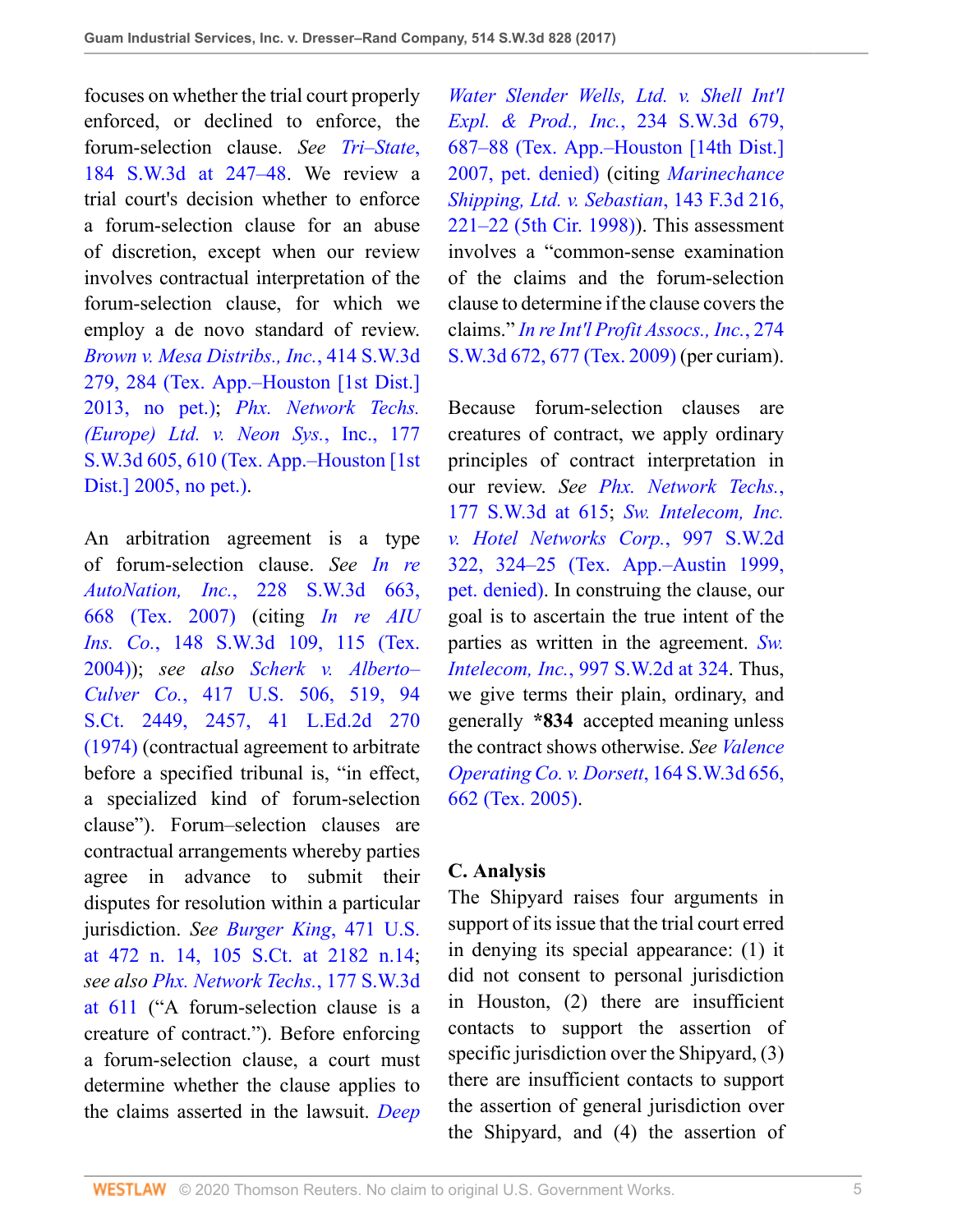personal jurisdiction over the Shipyard would not comport with traditional notions of fair play and substantial justice. Dresser–Rand concedes that the Shipyard lacks sufficient contacts with Texas to support the assertion of general or specific jurisdiction. Thus, our analysis of the Shipyard's appeal focuses on a single issue: whether the Shipyard contractually consented to suit in Houston. [2](#page-5-0)

<span id="page-5-0"></span>[2](#page-5-1) Dresser–Rand suggests that it is unclear whether we have jurisdiction to consider the enforceability of the forum-selection clause in our review of the denial of the special appearance. It is undisputed that we have jurisdiction to consider an appeal from a denial of a special appearance. *See* [TEX. CIV. PRAC. & REM.](http://www.westlaw.com/Link/Document/FullText?findType=L&pubNum=1000170&cite=TXCPS51.014&originatingDoc=I88106170dec411e6960ceb4fdef01e17&refType=SP&originationContext=document&vr=3.0&rs=cblt1.0&transitionType=DocumentItem&contextData=(sc.UserEnteredCitation)#co_pp_36f10000408d4) [CODE § 51.014\(a\)\(7\)](http://www.westlaw.com/Link/Document/FullText?findType=L&pubNum=1000170&cite=TXCPS51.014&originatingDoc=I88106170dec411e6960ceb4fdef01e17&refType=SP&originationContext=document&vr=3.0&rs=cblt1.0&transitionType=DocumentItem&contextData=(sc.UserEnteredCitation)#co_pp_36f10000408d4) (permitting interlocutory appeal from denial of special appearance). Dresser–Rand cites only one case that concluded that the enforceability of a forum-selection clause was not reviewable on interlocutory appeal, *[Prosperous Maritime Corp. v. Farwah](http://www.westlaw.com/Link/Document/FullText?findType=Y&serNum=2008798317&pubNum=0004644&originatingDoc=I88106170dec411e6960ceb4fdef01e17&refType=RP&originationContext=document&vr=3.0&rs=cblt1.0&transitionType=DocumentItem&contextData=(sc.UserEnteredCitation))*, 189 [S.W.3d 389 \(Tex. App.—Beaumont 2006, no](http://www.westlaw.com/Link/Document/FullText?findType=Y&serNum=2008798317&pubNum=0004644&originatingDoc=I88106170dec411e6960ceb4fdef01e17&refType=RP&originationContext=document&vr=3.0&rs=cblt1.0&transitionType=DocumentItem&contextData=(sc.UserEnteredCitation)) [pet.\)](http://www.westlaw.com/Link/Document/FullText?findType=Y&serNum=2008798317&pubNum=0004644&originatingDoc=I88106170dec411e6960ceb4fdef01e17&refType=RP&originationContext=document&vr=3.0&rs=cblt1.0&transitionType=DocumentItem&contextData=(sc.UserEnteredCitation)). In that case, the argument regarding the forum-selection clause was not raised as part of a special appearance or any other motion that is reviewable under [section 51.014 of the Civil](http://www.westlaw.com/Link/Document/FullText?findType=L&pubNum=1000170&cite=TXCPS51.014&originatingDoc=I88106170dec411e6960ceb4fdef01e17&refType=LQ&originationContext=document&vr=3.0&rs=cblt1.0&transitionType=DocumentItem&contextData=(sc.UserEnteredCitation)) [Practice and Remedies Code](http://www.westlaw.com/Link/Document/FullText?findType=L&pubNum=1000170&cite=TXCPS51.014&originatingDoc=I88106170dec411e6960ceb4fdef01e17&refType=LQ&originationContext=document&vr=3.0&rs=cblt1.0&transitionType=DocumentItem&contextData=(sc.UserEnteredCitation)). *See id.* [at 394.](http://www.westlaw.com/Link/Document/FullText?findType=Y&serNum=2008798317&pubNum=0004644&originatingDoc=I88106170dec411e6960ceb4fdef01e17&refType=RP&fi=co_pp_sp_4644_394&originationContext=document&vr=3.0&rs=cblt1.0&transitionType=DocumentItem&contextData=(sc.UserEnteredCitation)#co_pp_sp_4644_394) *[Prosperous Maritime](http://www.westlaw.com/Link/Document/FullText?findType=Y&serNum=2008798317&originatingDoc=I88106170dec411e6960ceb4fdef01e17&refType=RP&originationContext=document&vr=3.0&rs=cblt1.0&transitionType=DocumentItem&contextData=(sc.UserEnteredCitation))* is therefore inapposite.

The Fifth Circuit recently addressed this precise issue in *[International Energy](http://www.westlaw.com/Link/Document/FullText?findType=Y&serNum=2038594900&pubNum=0000506&originatingDoc=I88106170dec411e6960ceb4fdef01e17&refType=RP&originationContext=document&vr=3.0&rs=cblt1.0&transitionType=DocumentItem&contextData=(sc.UserEnteredCitation)) [Ventures Management, L.L.C. v. United](http://www.westlaw.com/Link/Document/FullText?findType=Y&serNum=2038594900&pubNum=0000506&originatingDoc=I88106170dec411e6960ceb4fdef01e17&refType=RP&originationContext=document&vr=3.0&rs=cblt1.0&transitionType=DocumentItem&contextData=(sc.UserEnteredCitation))*, [818 F.3d 193 \(5th Cir. 2016\).](http://www.westlaw.com/Link/Document/FullText?findType=Y&serNum=2038594900&pubNum=0000506&originatingDoc=I88106170dec411e6960ceb4fdef01e17&refType=RP&originationContext=document&vr=3.0&rs=cblt1.0&transitionType=DocumentItem&contextData=(sc.UserEnteredCitation)) International Energy contracted to provide consulting services to United Energy Group, Limited, and United Energy failed to pay for the consulting services it received. *Id.* [at 198.](http://www.westlaw.com/Link/Document/FullText?findType=Y&serNum=2038594900&pubNum=0000506&originatingDoc=I88106170dec411e6960ceb4fdef01e17&refType=RP&fi=co_pp_sp_506_198&originationContext=document&vr=3.0&rs=cblt1.0&transitionType=DocumentItem&contextData=(sc.UserEnteredCitation)#co_pp_sp_506_198) The parties executed a supplemental agreement in which United Energy acknowledged that it had not paid for the services rendered. *[Id.](http://www.westlaw.com/Link/Document/FullText?findType=Y&serNum=2038594900&pubNum=0000506&originatingDoc=I88106170dec411e6960ceb4fdef01e17&refType=RP&originationContext=document&vr=3.0&rs=cblt1.0&transitionType=DocumentItem&contextData=(sc.UserEnteredCitation))* When United Energy continued to withhold payment,

International Energy sued in Texas state court for breach of contract, promissory estoppel, quantum meruit, and fraud. *[Id.](http://www.westlaw.com/Link/Document/FullText?findType=Y&serNum=2038594900&pubNum=0000506&originatingDoc=I88106170dec411e6960ceb4fdef01e17&refType=RP&originationContext=document&vr=3.0&rs=cblt1.0&transitionType=DocumentItem&contextData=(sc.UserEnteredCitation))*

<span id="page-5-1"></span>United Energy removed the case to federal district court and moved to dismiss for lack of personal jurisdiction, arguing that it did not have sufficient contacts with Texas to support the assertion of personal jurisdiction over it. *[Id.](http://www.westlaw.com/Link/Document/FullText?findType=Y&serNum=2038594900&pubNum=0000506&originatingDoc=I88106170dec411e6960ceb4fdef01e17&refType=RP&originationContext=document&vr=3.0&rs=cblt1.0&transitionType=DocumentItem&contextData=(sc.UserEnteredCitation))* International Energy responded that United Energy had consented to personal jurisdiction for suit in Texas because the supplemental agreement contained an arbitration agreement in which the parties agreed that any controversies between the parties would be settled by arbitration in Texas. *Id.* [at 211.](http://www.westlaw.com/Link/Document/FullText?findType=Y&serNum=2038594900&pubNum=0000506&originatingDoc=I88106170dec411e6960ceb4fdef01e17&refType=RP&fi=co_pp_sp_506_211&originationContext=document&vr=3.0&rs=cblt1.0&transitionType=DocumentItem&contextData=(sc.UserEnteredCitation)#co_pp_sp_506_211) The district court granted the motion to dismiss and International Energy appealed. *Id.* [at 210](http://www.westlaw.com/Link/Document/FullText?findType=Y&serNum=2038594900&pubNum=0000506&originatingDoc=I88106170dec411e6960ceb4fdef01e17&refType=RP&fi=co_pp_sp_506_210&originationContext=document&vr=3.0&rs=cblt1.0&transitionType=DocumentItem&contextData=(sc.UserEnteredCitation)#co_pp_sp_506_210).

On appeal, the Fifth Circuit acknowledged that the parties' supplemental agreement included an arbitration agreement which provided that any controversies would be settled by arbitration in Texas. *See id.* [at](http://www.westlaw.com/Link/Document/FullText?findType=Y&serNum=2038594900&pubNum=0000506&originatingDoc=I88106170dec411e6960ceb4fdef01e17&refType=RP&fi=co_pp_sp_506_211&originationContext=document&vr=3.0&rs=cblt1.0&transitionType=DocumentItem&contextData=(sc.UserEnteredCitation)#co_pp_sp_506_211) [211](http://www.westlaw.com/Link/Document/FullText?findType=Y&serNum=2038594900&pubNum=0000506&originatingDoc=I88106170dec411e6960ceb4fdef01e17&refType=RP&fi=co_pp_sp_506_211&originationContext=document&vr=3.0&rs=cblt1.0&transitionType=DocumentItem&contextData=(sc.UserEnteredCitation)#co_pp_sp_506_211). However, the Fifth Circuit rejected International Energy's argument that the arbitration agreement constituted consent to the adjudication of claims on the merits in Texas courts. *Id.* [at 211–](http://www.westlaw.com/Link/Document/FullText?findType=Y&serNum=2038594900&pubNum=0000506&originatingDoc=I88106170dec411e6960ceb4fdef01e17&refType=RP&fi=co_pp_sp_506_211&originationContext=document&vr=3.0&rs=cblt1.0&transitionType=DocumentItem&contextData=(sc.UserEnteredCitation)#co_pp_sp_506_211) [12](http://www.westlaw.com/Link/Document/FullText?findType=Y&serNum=2038594900&pubNum=0000506&originatingDoc=I88106170dec411e6960ceb4fdef01e17&refType=RP&fi=co_pp_sp_506_211&originationContext=document&vr=3.0&rs=cblt1.0&transitionType=DocumentItem&contextData=(sc.UserEnteredCitation)#co_pp_sp_506_211). The Fifth Circuit held: "When a party agrees to arbitrate in a particular state, via explicit or implicit consent, the district courts of the agreed-upon state may exercise personal jurisdiction over the **\*835** parties for the limited purpose of compelling arbitration." *[Id.](http://www.westlaw.com/Link/Document/FullText?findType=Y&serNum=2038594900&pubNum=0000506&originatingDoc=I88106170dec411e6960ceb4fdef01e17&refType=RP&fi=co_pp_sp_506_212&originationContext=document&vr=3.0&rs=cblt1.0&transitionType=DocumentItem&contextData=(sc.UserEnteredCitation)#co_pp_sp_506_212)* [at 212](http://www.westlaw.com/Link/Document/FullText?findType=Y&serNum=2038594900&pubNum=0000506&originatingDoc=I88106170dec411e6960ceb4fdef01e17&refType=RP&fi=co_pp_sp_506_212&originationContext=document&vr=3.0&rs=cblt1.0&transitionType=DocumentItem&contextData=(sc.UserEnteredCitation)#co_pp_sp_506_212) (quoting *[Armstrong v. Assocs.](http://www.westlaw.com/Link/Document/FullText?findType=Y&serNum=2012772184&pubNum=0006538&originatingDoc=I88106170dec411e6960ceb4fdef01e17&refType=RP&fi=co_pp_sp_6538_957&originationContext=document&vr=3.0&rs=cblt1.0&transitionType=DocumentItem&contextData=(sc.UserEnteredCitation)#co_pp_sp_6538_957)*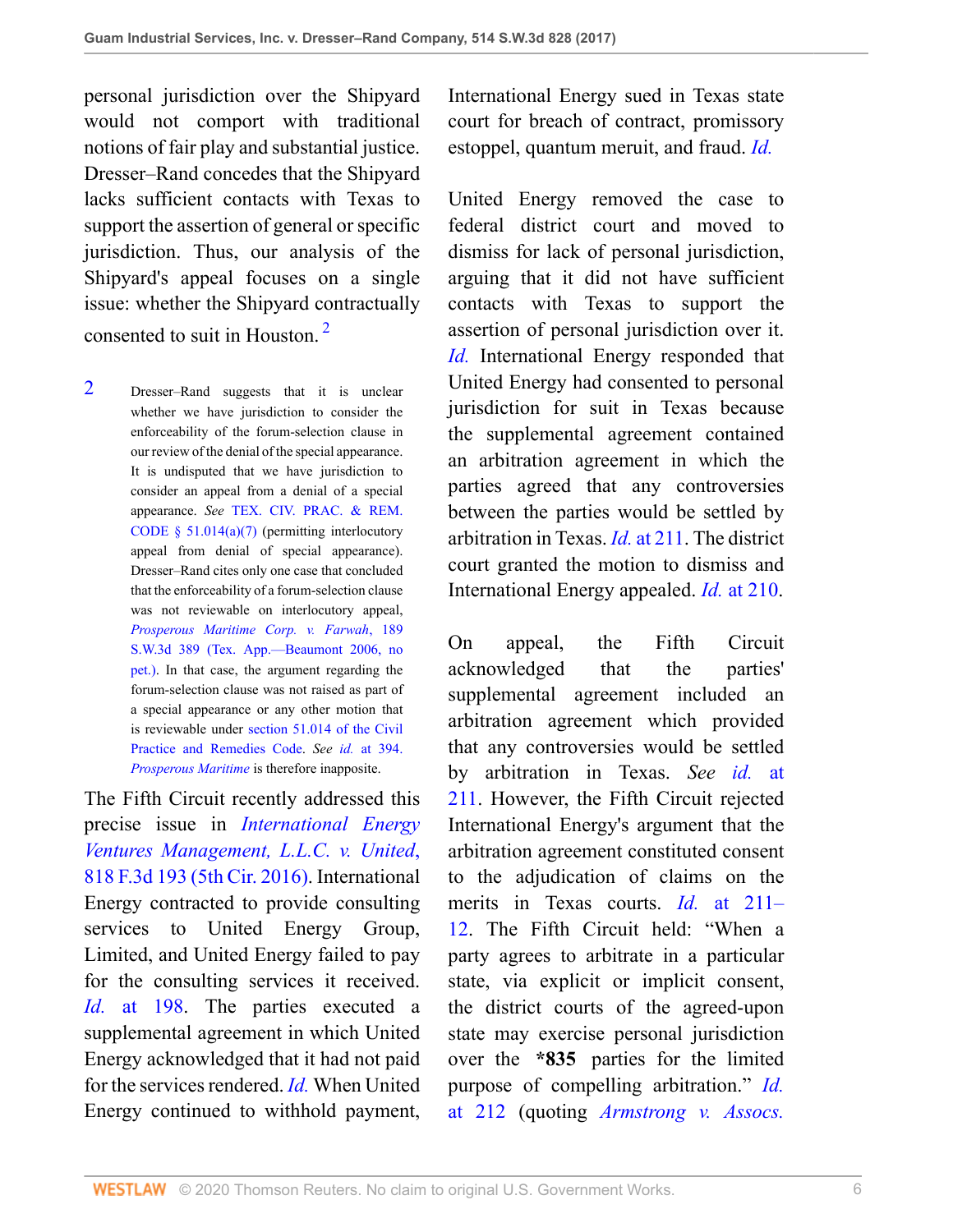*Int'l Holdings Corp.*[, 242 Fed.Appx. 955,](http://www.westlaw.com/Link/Document/FullText?findType=Y&serNum=2012772184&pubNum=0006538&originatingDoc=I88106170dec411e6960ceb4fdef01e17&refType=RP&fi=co_pp_sp_6538_957&originationContext=document&vr=3.0&rs=cblt1.0&transitionType=DocumentItem&contextData=(sc.UserEnteredCitation)#co_pp_sp_6538_957) [957 \(5th Cir. 2007\)](http://www.westlaw.com/Link/Document/FullText?findType=Y&serNum=2012772184&pubNum=0006538&originatingDoc=I88106170dec411e6960ceb4fdef01e17&refType=RP&fi=co_pp_sp_6538_957&originationContext=document&vr=3.0&rs=cblt1.0&transitionType=DocumentItem&contextData=(sc.UserEnteredCitation)#co_pp_sp_6538_957) (unpublished) (per curiam)).

Thus, the Fifth Circuit concluded that United Energy's "agreement to arbitrate in Texas does not necessarily constitute consent to the personal jurisdiction of Texas courts to adjudicate its claims in the first instance" unless personal jurisdiction existed under the minimum-contacts and due-process analyses. *See [id.](http://www.westlaw.com/Link/Document/FullText?findType=Y&serNum=2038594900&pubNum=0000506&originatingDoc=I88106170dec411e6960ceb4fdef01e17&refType=RP&originationContext=document&vr=3.0&rs=cblt1.0&transitionType=DocumentItem&contextData=(sc.UserEnteredCitation))* Because an arbitration agreement specifying a particular forum constitutes consent to jurisdiction "for the *limited* purpose of compelling arbitration," and International Energy's suit sought adjudication of its claims on the merits, the Fifth Circuit affirmed the district court's dismissal of the suit. *Id.* [at 212–13](http://www.westlaw.com/Link/Document/FullText?findType=Y&serNum=2038594900&pubNum=0000506&originatingDoc=I88106170dec411e6960ceb4fdef01e17&refType=RP&fi=co_pp_sp_506_212&originationContext=document&vr=3.0&rs=cblt1.0&transitionType=DocumentItem&contextData=(sc.UserEnteredCitation)#co_pp_sp_506_212) (emphasis added).

Other federal courts have similarly concluded that an arbitration agreement does not constitute consent to suit in a forum for claims not pursued in arbitration. *See, e.g.*, *[Foster v. Device](http://www.westlaw.com/Link/Document/FullText?findType=Y&serNum=2029387913&pubNum=0000999&originatingDoc=I88106170dec411e6960ceb4fdef01e17&refType=RP&originationContext=document&vr=3.0&rs=cblt1.0&transitionType=DocumentItem&contextData=(sc.UserEnteredCitation)) Partners Int'l, LLC*[, No. C 12–02279,](http://www.westlaw.com/Link/Document/FullText?findType=Y&serNum=2029387913&pubNum=0000999&originatingDoc=I88106170dec411e6960ceb4fdef01e17&refType=RP&originationContext=document&vr=3.0&rs=cblt1.0&transitionType=DocumentItem&contextData=(sc.UserEnteredCitation)) [2012 WL 6115618, at \\*4–5 \(N.D. Cal.](http://www.westlaw.com/Link/Document/FullText?findType=Y&serNum=2029387913&pubNum=0000999&originatingDoc=I88106170dec411e6960ceb4fdef01e17&refType=RP&originationContext=document&vr=3.0&rs=cblt1.0&transitionType=DocumentItem&contextData=(sc.UserEnteredCitation)) [Nov. 21, 2012\)](http://www.westlaw.com/Link/Document/FullText?findType=Y&serNum=2029387913&pubNum=0000999&originatingDoc=I88106170dec411e6960ceb4fdef01e17&refType=RP&originationContext=document&vr=3.0&rs=cblt1.0&transitionType=DocumentItem&contextData=(sc.UserEnteredCitation)) (arbitration provision specifying that all disputes would be resolved by arbitration in San Francisco did not constitute contractual consent to personal jurisdiction in San Francisco for suit seeking adjudication of claims on the merits); *[Mariac Shipping Co.,](http://www.westlaw.com/Link/Document/FullText?findType=Y&serNum=2008187015&pubNum=0000999&originatingDoc=I88106170dec411e6960ceb4fdef01e17&refType=RP&originationContext=document&vr=3.0&rs=cblt1.0&transitionType=DocumentItem&contextData=(sc.UserEnteredCitation)) [Ltd. v. Meta Corp., N.V.](http://www.westlaw.com/Link/Document/FullText?findType=Y&serNum=2008187015&pubNum=0000999&originatingDoc=I88106170dec411e6960ceb4fdef01e17&refType=RP&originationContext=document&vr=3.0&rs=cblt1.0&transitionType=DocumentItem&contextData=(sc.UserEnteredCitation))*, No. 05 Civ. [2224\(LAK\), 2006 WL 89939, at \\*3](http://www.westlaw.com/Link/Document/FullText?findType=Y&serNum=2008187015&pubNum=0000999&originatingDoc=I88106170dec411e6960ceb4fdef01e17&refType=RP&originationContext=document&vr=3.0&rs=cblt1.0&transitionType=DocumentItem&contextData=(sc.UserEnteredCitation)) [\(S.D.N.Y. Jan. 12, 2006\)](http://www.westlaw.com/Link/Document/FullText?findType=Y&serNum=2008187015&pubNum=0000999&originatingDoc=I88106170dec411e6960ceb4fdef01e17&refType=RP&originationContext=document&vr=3.0&rs=cblt1.0&transitionType=DocumentItem&contextData=(sc.UserEnteredCitation)) ("While an agreement to arbitrate in a given venue at least arguably constitutes a consent

to personal jurisdiction in that venue for the purpose of enforcing the agreement to arbitrate, this consent goes no farther than proceedings relating to enforcement of the arbitration agreement." (quotation and citation omitted)); *cf. [St. Paul](http://www.westlaw.com/Link/Document/FullText?findType=Y&serNum=2001899088&pubNum=0000506&originatingDoc=I88106170dec411e6960ceb4fdef01e17&refType=RP&fi=co_pp_sp_506_624&originationContext=document&vr=3.0&rs=cblt1.0&transitionType=DocumentItem&contextData=(sc.UserEnteredCitation)#co_pp_sp_506_624) [Fire & Marine Ins. Co. v. Courtney](http://www.westlaw.com/Link/Document/FullText?findType=Y&serNum=2001899088&pubNum=0000506&originatingDoc=I88106170dec411e6960ceb4fdef01e17&refType=RP&fi=co_pp_sp_506_624&originationContext=document&vr=3.0&rs=cblt1.0&transitionType=DocumentItem&contextData=(sc.UserEnteredCitation)#co_pp_sp_506_624) Enters., Inc.*[, 270 F.3d 621, 624 \(8th Cir.](http://www.westlaw.com/Link/Document/FullText?findType=Y&serNum=2001899088&pubNum=0000506&originatingDoc=I88106170dec411e6960ceb4fdef01e17&refType=RP&fi=co_pp_sp_506_624&originationContext=document&vr=3.0&rs=cblt1.0&transitionType=DocumentItem&contextData=(sc.UserEnteredCitation)#co_pp_sp_506_624) [2001\)](http://www.westlaw.com/Link/Document/FullText?findType=Y&serNum=2001899088&pubNum=0000506&originatingDoc=I88106170dec411e6960ceb4fdef01e17&refType=RP&fi=co_pp_sp_506_624&originationContext=document&vr=3.0&rs=cblt1.0&transitionType=DocumentItem&contextData=(sc.UserEnteredCitation)#co_pp_sp_506_624) (arbitration agreement specifying particular forum constituted consent to personal jurisdiction in that forum for purposes of compelling arbitration). Federal cases addressing issues of personal jurisdiction and arbitration may be treated as persuasive authority by Texas courts. *See [Penrod Drilling Corp.](http://www.westlaw.com/Link/Document/FullText?findType=Y&serNum=1993124548&pubNum=0000713&originatingDoc=I88106170dec411e6960ceb4fdef01e17&refType=RP&fi=co_pp_sp_713_296&originationContext=document&vr=3.0&rs=cblt1.0&transitionType=DocumentItem&contextData=(sc.UserEnteredCitation)#co_pp_sp_713_296) v. Williams*[, 868 S.W.2d 294, 296 \(Tex.](http://www.westlaw.com/Link/Document/FullText?findType=Y&serNum=1993124548&pubNum=0000713&originatingDoc=I88106170dec411e6960ceb4fdef01e17&refType=RP&fi=co_pp_sp_713_296&originationContext=document&vr=3.0&rs=cblt1.0&transitionType=DocumentItem&contextData=(sc.UserEnteredCitation)#co_pp_sp_713_296) [1993\)](http://www.westlaw.com/Link/Document/FullText?findType=Y&serNum=1993124548&pubNum=0000713&originatingDoc=I88106170dec411e6960ceb4fdef01e17&refType=RP&fi=co_pp_sp_713_296&originationContext=document&vr=3.0&rs=cblt1.0&transitionType=DocumentItem&contextData=(sc.UserEnteredCitation)#co_pp_sp_713_296).

Following these authorities and applying ordinary principles of contract interpretation, we conclude that the arbitration provision at issue here does not constitute consent to personal jurisdiction in Houston for lawsuits that seek adjudication of claims on the merits.<sup>[3](#page-7-0)</sup> The arbitration provision provides:

## <span id="page-6-0"></span>14. ARBITRATION

Whenever a dispute arises between the parties, relating to or arising out of this Agreement, the parties agree to attempt to have their senior management amicably settle the matter. The parties agree that any dispute that is not settled in a timely manner (whether for breach of contract, torts, products liability, payments or otherwise) shall unless mutually agreed otherwise, be resolved by binding arbitration pursuant the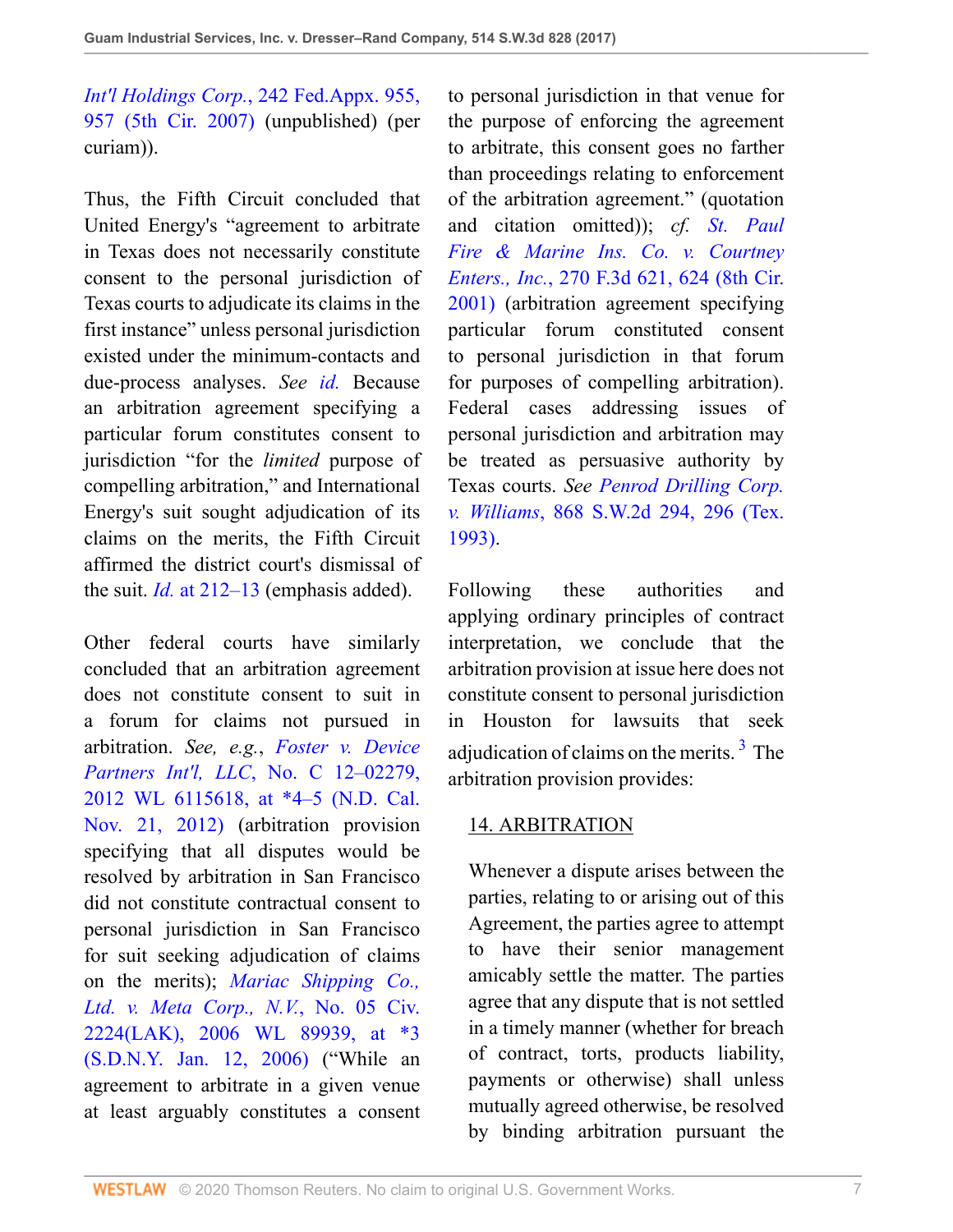[sic] Commercial Dispute Resolution Procedures of the American Arbitration Association ("AAA"). For any claims less than \$100,000 the matter shall be heard by one arbitrator appointed by the AAA in accordance with its rules. For any claim in excess of \$100,000, the matter shall be heard by a panel of three arbitrators appointed by the AAA in accordance with its rules. In rendering its decision the arbitrator or arbitrators shall not expand or restrict any of the Party's respective rights or obligations beyond those provided for in this Agreement. **\*836** In addition, the party prevailing at the arbitration shall be awarded that proportion of its reasonable costs and expense (including attorney's fees) that it actually incurred in arbitrating the matter. Judgment upon the award may be entered in any court having jurisdiction. The parties shall cooperate in providing reasonable disclosure of relevant documents. The site of such arbitration shall be either in Buffalo, New York or Houston, Texas.

Thus, under the terms of the arbitration provision, the Shipyard consented to have "any dispute ... resolved by binding arbitration ... in Buffalo, New York or Houston, Texas."

<span id="page-7-0"></span>[3](#page-6-0) For purposes of our analysis, we assume without deciding that a valid contract exists.

Nothing in the arbitration provision constitutes consent to suit in Houston for claims unrelated to compelling arbitration or confirming an arbitration award. To the contrary, the provision provides that

"any dispute ... shall ... be resolved by binding arbitration," which evinces an intent to resolve disputes in arbitration, and not in litigation. *[Sw. Intelecom, Inc.](http://www.westlaw.com/Link/Document/FullText?findType=Y&serNum=1999165322&pubNum=0000713&originatingDoc=I88106170dec411e6960ceb4fdef01e17&refType=RP&fi=co_pp_sp_713_324&originationContext=document&vr=3.0&rs=cblt1.0&transitionType=DocumentItem&contextData=(sc.UserEnteredCitation)#co_pp_sp_713_324)*, [997 S.W.2d at 324](http://www.westlaw.com/Link/Document/FullText?findType=Y&serNum=1999165322&pubNum=0000713&originatingDoc=I88106170dec411e6960ceb4fdef01e17&refType=RP&fi=co_pp_sp_713_324&originationContext=document&vr=3.0&rs=cblt1.0&transitionType=DocumentItem&contextData=(sc.UserEnteredCitation)#co_pp_sp_713_324) (in construing forumselection clause, court is to ascertain true intent of parties as written in agreement). The only reference to a court proceeding in the arbitration provision is the statement that "[j]udgment upon the [arbitration] award may be entered in any court having jurisdiction." In short, the arbitration provision supports, at most, a conclusion that the Shipyard agreed to be sued in Houston for matters related to arbitration, such as a suit to compel arbitration or confirm an arbitration award. *See [Valence Operating Co.](http://www.westlaw.com/Link/Document/FullText?findType=Y&serNum=2006635472&pubNum=0004644&originatingDoc=I88106170dec411e6960ceb4fdef01e17&refType=RP&fi=co_pp_sp_4644_662&originationContext=document&vr=3.0&rs=cblt1.0&transitionType=DocumentItem&contextData=(sc.UserEnteredCitation)#co_pp_sp_4644_662)*, 164 [S.W.3d at 662](http://www.westlaw.com/Link/Document/FullText?findType=Y&serNum=2006635472&pubNum=0004644&originatingDoc=I88106170dec411e6960ceb4fdef01e17&refType=RP&fi=co_pp_sp_4644_662&originationContext=document&vr=3.0&rs=cblt1.0&transitionType=DocumentItem&contextData=(sc.UserEnteredCitation)#co_pp_sp_4644_662) (in construing contractual language, courts give terms their plain, ordinary, and generally accepted meaning unless contract shows otherwise); *see, e.g.*, *Int'l Energy*[, 818 F.3d at 212](http://www.westlaw.com/Link/Document/FullText?findType=Y&serNum=2038594900&pubNum=0000506&originatingDoc=I88106170dec411e6960ceb4fdef01e17&refType=RP&fi=co_pp_sp_506_212&originationContext=document&vr=3.0&rs=cblt1.0&transitionType=DocumentItem&contextData=(sc.UserEnteredCitation)#co_pp_sp_506_212) ("When a party agrees to arbitrate in a particular state, via explicit or implicit consent, the district courts of the agreed-upon state may exercise personal jurisdiction over the parties for the limited purpose of compelling arbitration."); *cf. [Digital Generation, Inc. v. Boring](http://www.westlaw.com/Link/Document/FullText?findType=Y&serNum=2027560950&pubNum=0004637&originatingDoc=I88106170dec411e6960ceb4fdef01e17&refType=RP&fi=co_pp_sp_4637_770&originationContext=document&vr=3.0&rs=cblt1.0&transitionType=DocumentItem&contextData=(sc.UserEnteredCitation)#co_pp_sp_4637_770)*, 869 [F.Supp.2d 761, 770 \(N.D. Tex. 2012\)](http://www.westlaw.com/Link/Document/FullText?findType=Y&serNum=2027560950&pubNum=0004637&originatingDoc=I88106170dec411e6960ceb4fdef01e17&refType=RP&fi=co_pp_sp_4637_770&originationContext=document&vr=3.0&rs=cblt1.0&transitionType=DocumentItem&contextData=(sc.UserEnteredCitation)#co_pp_sp_4637_770) (employment contract's agreement to arbitrate in Texas gave district court jurisdiction over petition for injunctive relief related to arbitration filed against former employee for violating contract's non-compete clause).

At the time of the special-appearance hearing, Dresser–Rand's petition included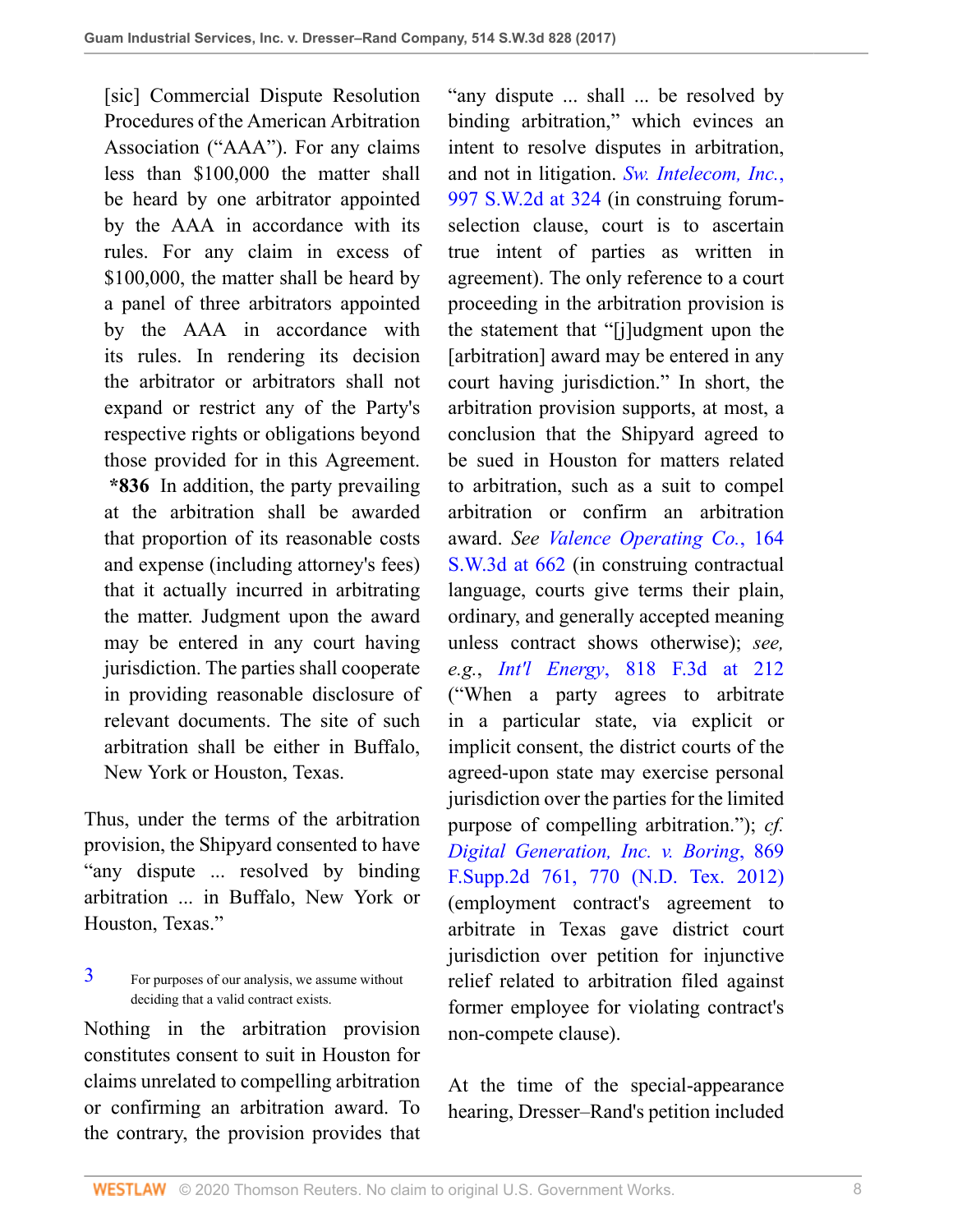claims for breach of contract, sworn account, quantum meruit, promissory estoppel, and violations of the federal Prompt Pay Act. The petition made no mention of arbitration. At the specialappearance hearing, Dresser–Rand told the trial court that it had intentionally chosen litigation as opposed to arbitration, and that it would file an arbitration proceeding only if the trial court granted the special appearance and dismissed the lawsuit. Because Dresser–Rand was not seeking arbitration at the time of the special-appearance hearing and the claims it asserted were unrelated to arbitration, the arbitration provision did not confer personal jurisdiction over the Shipyard. Moreover, Dresser–Rand conceded that the Shipyard did not have sufficient contacts with Texas to support the assertion of specific or general jurisdiction under the Texas longarm statute. *See [BMC Software](http://www.westlaw.com/Link/Document/FullText?findType=Y&serNum=2002399399&pubNum=0004644&originatingDoc=I88106170dec411e6960ceb4fdef01e17&refType=RP&fi=co_pp_sp_4644_793&originationContext=document&vr=3.0&rs=cblt1.0&transitionType=DocumentItem&contextData=(sc.UserEnteredCitation)#co_pp_sp_4644_793)*, 83 [S.W.3d at 793](http://www.westlaw.com/Link/Document/FullText?findType=Y&serNum=2002399399&pubNum=0004644&originatingDoc=I88106170dec411e6960ceb4fdef01e17&refType=RP&fi=co_pp_sp_4644_793&originationContext=document&vr=3.0&rs=cblt1.0&transitionType=DocumentItem&contextData=(sc.UserEnteredCitation)#co_pp_sp_4644_793) (plaintiff bears burden of pleading allegations that bring nonresident defendant within provisions of Texas long-arm statute). Accordingly, the trial court erred in denying the Shipyard's special appearance. *See Int'l [Energy](http://www.westlaw.com/Link/Document/FullText?findType=Y&serNum=2038594900&pubNum=0000506&originatingDoc=I88106170dec411e6960ceb4fdef01e17&refType=RP&fi=co_pp_sp_506_211&originationContext=document&vr=3.0&rs=cblt1.0&transitionType=DocumentItem&contextData=(sc.UserEnteredCitation)#co_pp_sp_506_211)*, 818 [F.3d at 211–12;](http://www.westlaw.com/Link/Document/FullText?findType=Y&serNum=2038594900&pubNum=0000506&originatingDoc=I88106170dec411e6960ceb4fdef01e17&refType=RP&fi=co_pp_sp_506_211&originationContext=document&vr=3.0&rs=cblt1.0&transitionType=DocumentItem&contextData=(sc.UserEnteredCitation)#co_pp_sp_506_211) *see also [In re](http://www.westlaw.com/Link/Document/FullText?findType=Y&serNum=2017853544&pubNum=0004644&originatingDoc=I88106170dec411e6960ceb4fdef01e17&refType=RP&fi=co_pp_sp_4644_677&originationContext=document&vr=3.0&rs=cblt1.0&transitionType=DocumentItem&contextData=(sc.UserEnteredCitation)#co_pp_sp_4644_677) Int'l Profit Assocs., Inc.*[, 274 S.W.3d at 677](http://www.westlaw.com/Link/Document/FullText?findType=Y&serNum=2017853544&pubNum=0004644&originatingDoc=I88106170dec411e6960ceb4fdef01e17&refType=RP&fi=co_pp_sp_4644_677&originationContext=document&vr=3.0&rs=cblt1.0&transitionType=DocumentItem&contextData=(sc.UserEnteredCitation)#co_pp_sp_4644_677) (court should engage in "common-sense examination of the claims and the forumselection clause to determine if the clause covers the claims"); *[Deep Water](http://www.westlaw.com/Link/Document/FullText?findType=Y&serNum=2012504409&pubNum=0004644&originatingDoc=I88106170dec411e6960ceb4fdef01e17&refType=RP&fi=co_pp_sp_4644_687&originationContext=document&vr=3.0&rs=cblt1.0&transitionType=DocumentItem&contextData=(sc.UserEnteredCitation)#co_pp_sp_4644_687)*, 234 [S.W.3d at 687–88](http://www.westlaw.com/Link/Document/FullText?findType=Y&serNum=2012504409&pubNum=0004644&originatingDoc=I88106170dec411e6960ceb4fdef01e17&refType=RP&fi=co_pp_sp_4644_687&originationContext=document&vr=3.0&rs=cblt1.0&transitionType=DocumentItem&contextData=(sc.UserEnteredCitation)#co_pp_sp_4644_687) (before enforcing a forum-selection **\*837** clause, a court must determine whether clause applies to claims asserted in lawsuit).

<span id="page-8-0"></span>Dresser–Rand urges us to take judicial notice of the fact that the trial court granted its motion to compel arbitration after this appeal was filed. Dresser– Rand argues that the trial court had jurisdiction to compel arbitration and therefore did not err in denying the special appearance. Importantly, however, Dresser–Rand sought arbitration only after the trial court denied the special appearance.<sup>[4](#page-9-0)</sup> In the special-appearance context, the pleadings "frame the jurisdictional dispute" and the defendant bears the burden to negate only those bases for jurisdiction that are apparent from the pleadings on file at the time the special appearance is heard. *See [Kelly v.](http://www.westlaw.com/Link/Document/FullText?findType=Y&serNum=2021140213&pubNum=0004644&originatingDoc=I88106170dec411e6960ceb4fdef01e17&refType=RP&fi=co_pp_sp_4644_658&originationContext=document&vr=3.0&rs=cblt1.0&transitionType=DocumentItem&contextData=(sc.UserEnteredCitation)#co_pp_sp_4644_658) [Gen. Interior Constr., Inc.](http://www.westlaw.com/Link/Document/FullText?findType=Y&serNum=2021140213&pubNum=0004644&originatingDoc=I88106170dec411e6960ceb4fdef01e17&refType=RP&fi=co_pp_sp_4644_658&originationContext=document&vr=3.0&rs=cblt1.0&transitionType=DocumentItem&contextData=(sc.UserEnteredCitation)#co_pp_sp_4644_658)*, 301 S.W.3d [653, 658 & n.4 \(Tex. 2010\)](http://www.westlaw.com/Link/Document/FullText?findType=Y&serNum=2021140213&pubNum=0004644&originatingDoc=I88106170dec411e6960ceb4fdef01e17&refType=RP&fi=co_pp_sp_4644_658&originationContext=document&vr=3.0&rs=cblt1.0&transitionType=DocumentItem&contextData=(sc.UserEnteredCitation)#co_pp_sp_4644_658) ("Because the plaintiff defines the scope and nature of the lawsuit, the defendant's corresponding burden to negate jurisdiction is tied to the allegations in the plaintiff's pleading."). It is well-settled that in reviewing a ruling on a special appearance, we may review only those pleadings on file at the time of the special appearance hearing and may not consider pleadings that were filed after the hearing. *See* [TEX. R. CIV.](http://www.westlaw.com/Link/Document/FullText?findType=L&pubNum=1003817&cite=TXRRCPR120A&originatingDoc=I88106170dec411e6960ceb4fdef01e17&refType=LQ&originationContext=document&vr=3.0&rs=cblt1.0&transitionType=DocumentItem&contextData=(sc.UserEnteredCitation)) [P. 120a\(3\)](http://www.westlaw.com/Link/Document/FullText?findType=L&pubNum=1003817&cite=TXRRCPR120A&originatingDoc=I88106170dec411e6960ceb4fdef01e17&refType=LQ&originationContext=document&vr=3.0&rs=cblt1.0&transitionType=DocumentItem&contextData=(sc.UserEnteredCitation)) (trial court "shall determine the special appearance on the basis of the pleadings"); *[Wellness Wireless, Inc.](http://www.westlaw.com/Link/Document/FullText?findType=Y&serNum=2030132879&pubNum=0000999&originatingDoc=I88106170dec411e6960ceb4fdef01e17&refType=RP&originationContext=document&vr=3.0&rs=cblt1.0&transitionType=DocumentItem&contextData=(sc.UserEnteredCitation)) v. Vita*[, No. 01–12–00500–CV, 2013 WL](http://www.westlaw.com/Link/Document/FullText?findType=Y&serNum=2030132879&pubNum=0000999&originatingDoc=I88106170dec411e6960ceb4fdef01e17&refType=RP&originationContext=document&vr=3.0&rs=cblt1.0&transitionType=DocumentItem&contextData=(sc.UserEnteredCitation)) [978270, at \\*5 \(Tex. App.–Houston \[1st](http://www.westlaw.com/Link/Document/FullText?findType=Y&serNum=2030132879&pubNum=0000999&originatingDoc=I88106170dec411e6960ceb4fdef01e17&refType=RP&originationContext=document&vr=3.0&rs=cblt1.0&transitionType=DocumentItem&contextData=(sc.UserEnteredCitation)) [Dist.\] Mar. 12, 2013, no pet.\)](http://www.westlaw.com/Link/Document/FullText?findType=Y&serNum=2030132879&pubNum=0000999&originatingDoc=I88106170dec411e6960ceb4fdef01e17&refType=RP&originationContext=document&vr=3.0&rs=cblt1.0&transitionType=DocumentItem&contextData=(sc.UserEnteredCitation)) (mem. op.) [\(Rule 120a\(3\)](http://www.westlaw.com/Link/Document/FullText?findType=L&pubNum=1003817&cite=TXRRCPR120A&originatingDoc=I88106170dec411e6960ceb4fdef01e17&refType=LQ&originationContext=document&vr=3.0&rs=cblt1.0&transitionType=DocumentItem&contextData=(sc.UserEnteredCitation)) limits review of special appearance decision to pleadings on file at time of special appearance hearing); *[Botter v. Am. Dental Ass'n](http://www.westlaw.com/Link/Document/FullText?findType=Y&serNum=2003929150&pubNum=0004644&originatingDoc=I88106170dec411e6960ceb4fdef01e17&refType=RP&fi=co_pp_sp_4644_860&originationContext=document&vr=3.0&rs=cblt1.0&transitionType=DocumentItem&contextData=(sc.UserEnteredCitation)#co_pp_sp_4644_860)*, 124 S.W.3d [856, 860 n.1 \(Tex. App.–Austin 2003,](http://www.westlaw.com/Link/Document/FullText?findType=Y&serNum=2003929150&pubNum=0004644&originatingDoc=I88106170dec411e6960ceb4fdef01e17&refType=RP&fi=co_pp_sp_4644_860&originationContext=document&vr=3.0&rs=cblt1.0&transitionType=DocumentItem&contextData=(sc.UserEnteredCitation)#co_pp_sp_4644_860)